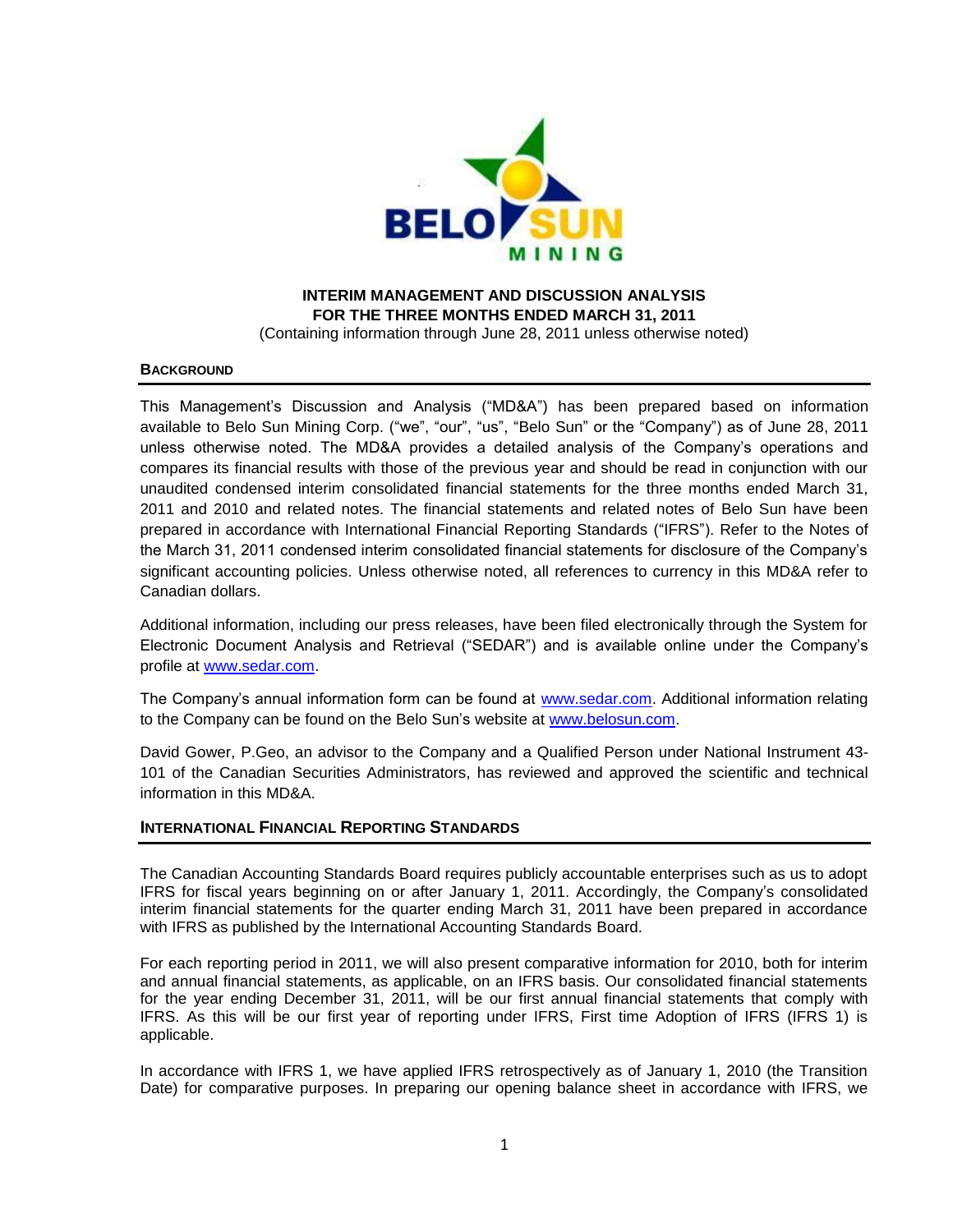have adjusted amounts reported previously in our financial statements prepared in accordance with preconversion Canadian GAAP (for detailed information see Changes in Accounting Policies).

For further information, please refer to the Company's Condensed Interim Consolidated Financial Statements and Notes for the three months ended March 31, 2011.

### **CAUTIONARY STATEMENT REGARDING FORWARD LOOKING INFORMATION**

Except for statements of historical fact relating to Belo Sun certain information contained herein constitutes forward-looking information under Canadian securities legislation. Forward-looking information includes, but is not limited to, statements with respect to the Company's development potential and timetable of the Company's properties; future mineral prices; ability to raise additional financing; the estimation of mineral reserves and mineral resources; conclusions of economic evaluations; the timing and amount of estimated future exploration and development; capital expenditures; success of exploration activities; currency exchange rates; reliance on qualified personnel; competition; dependence on outside parties; government regulation of mining operations; and environmental risks. Generally, forward-looking information can be identified by the use of forward-looking terminology such as "plans", "expects" or "does not expect", "is expected", "budget", "scheduled", "estimates", "forecasts", "intends", "anticipates" or "does not anticipate", or "believes", or variations of such words and phrases or statements that certain actions, events or results "may", "could", "would", "might" or "will be taken", "occur" or "be achieved". Forward-looking information is based on the opinions and estimates of management as of the date such statements are made. Estimates regarding the anticipated timing, amount and cost of future exploration at the Volta Grande Gold Project are based on management expectations, exploration done to date and recommended programs, purchase orders placed by the Company to date, actual expenditures incurred, recent estimates of exploration costs and other factors that are set out herein. Forward-looking information is subject to known and unknown risks, uncertainties and other factors that may cause the actual results, level of activity, performance or achievements of the Company to be materially different from those expressed or implied by such forward-looking information, including but not limited to risks related to: unexpected events and delays during construction; expansion and start-up; variations in mineral grade and recovery rates; revocation of government approvals; timing and availability of external financing on acceptable terms; ability to finalize required agreements for operations; actual results of current exploration activities; changes in project parameters as plans continue to be refined; future mineral prices; failure of equipment or processes to operate as anticipated; accidents, labour or community disputes and other risks of the mining industry. Although management of the Company has attempted to identify important factors that could cause actual results to differ materially from those contained in forward-looking information, there may be other factors that cause results not to be as anticipated, estimated or intended. There can be no assurance that such statements will prove to be accurate, as actual results and future events could differ materially from those anticipated in such statements. Accordingly, readers should not place undue reliance on forward-looking information. The Company does not undertake to update any forward-looking information, except in accordance with applicable securities laws.

### **OVERVIEW OF THE COMPANY**

Belo Sun is a Canadian mineral exploration company with a portfolio of properties including the Volta Grande Gold Project. Belo Sun's other properties include the Patrocinio Gold Project in Para State and the Rainbow Alexandrite Project in Goias state.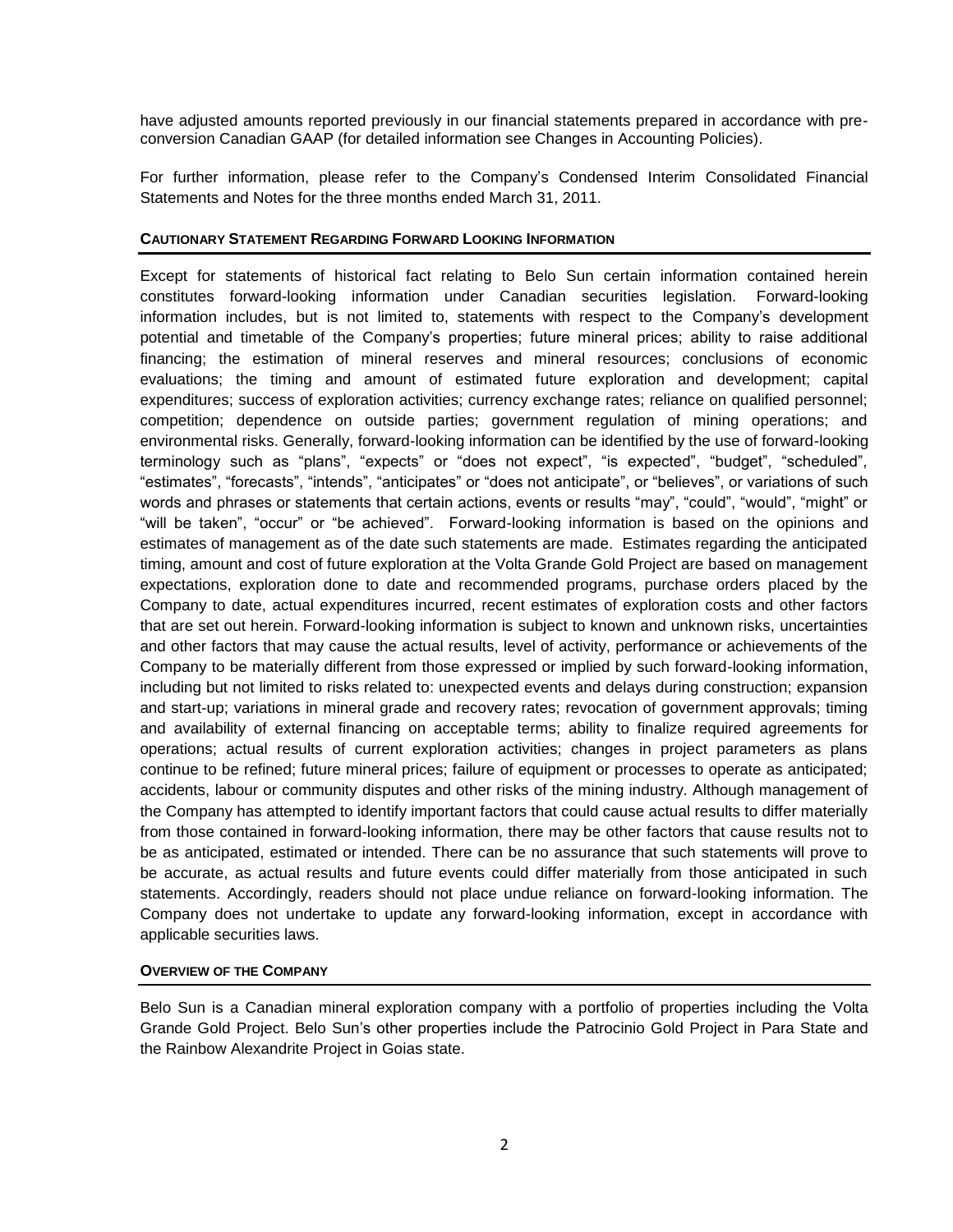Highlights for three months ended March 31, 2011:

- $\bullet$ The Company closed a bought deal offering of 45.08 million common shares at a price of \$1.15 per common share for gross proceeds of \$51,842,000. The aggregate number of common shares issued included 5.88 million common shares issued pursuant to the full exercise of the overallotment option granted to the underwriters pursuant to the offering. The net proceeds of the offering will be used to finance further exploration and development of the company's mineral properties, in particular the Volta Grande gold project and for general corporate purposes.
- The Company released assay results for 27 drill holes from the diamond drilling program at Volta  $\bullet$ Grande. The program is designed to upgrade the mineral resource designation in support of a planned feasibility study and expanding the existing mineral resource estimate. Drilling highlights are included in the Results of Operations – Exploration section.
- The Company has initiated drilling on the South Block. The focus of the program to follow up on  $\bullet$ geophysical and geotechnical studies which is aimed at discovering the source rocks responsible for the major alluvial gold deposits of the Itata River and its tributaries.

The mineral exploration business is risky and most exploration projects will not become mines. The Company may offer an opportunity to a mining company to acquire an interest in a property in return for funding all or part of the exploration and development of the property. For the funding of property acquisitions and exploration that the Company conducts, the Company depends on the issue of shares from treasury to investors. These stock issues depend on numerous factors including a positive mineral exploration environment, positive stock market conditions, a company's track record and the experience of management.

The Company's financial statements have been prepared in accordance with Canadian generally accepted accounting principles applicable to a going concern. Accordingly, they do not give effect to adjustments that would be necessary should the Company be unable to continue as a going concern and therefore be required to realize its assets and liquidate its liabilities and commitments in other than the normal course of business and at amounts different from those in the accompanying financial statements.

# **OUTLOOK**

- Belo Sun's principal focus is the Volta Grande gold project. The Volta Grande gold project has a National Instrument 43-101 compliant **estimated indicated mineral resource of 1,307,000 ounces of gold** (29.2 million tonnes grading 1.39 grams per tonne gold) and an **estimated inferred mineral resource of 2,136,000 ounces of gold** (53.6 million tonnes grading 1.24 grams per tonne gold) based on 0.50-gram-per-tonne-gold cut off, as outlined by the National Instrument 43-101 study undertaken by Scott Wilson Roscoe Postle Associates Inc., of Toronto (see the company's news releases of April 4, 2011, January 11, 2011, September 21, 2010 and September 29, 2009 and Technical Reports filed on SEDAR). Approximately 86% (71 million tonnes) of the mineral resource occur within 200 metres from the surface.
- Belo Sun is fully financed to complete approximately 90,000 metres of drilling at the Ouro Verde and Grota Seca deposit areas of the Volta Grande program as well as additional drilling on new and untested targets at the South Block.
- Belo Sun has completed 103 drill holes at the Volta Grande gold project of which assays are pending  $\bullet$ for 19 holes.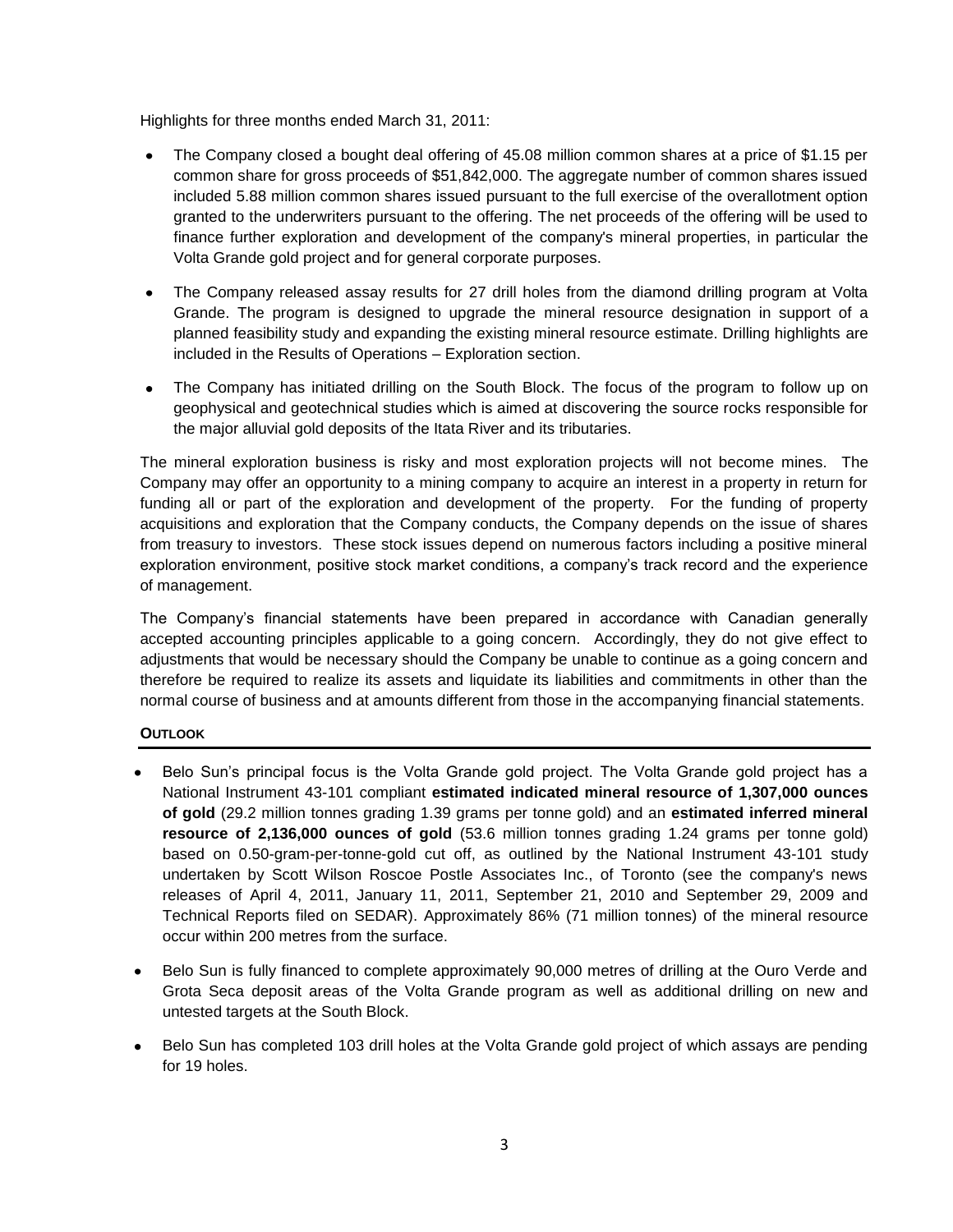- The Company has been granted priority on its application for an additional 14 claims which comprise an area totaling 111,032 hectares. Total land package now consists of a total of 24 claims which cover 130,541 hectares.
- The Board has allocated \$12.5 million of the Company's 2011 budget for the completion of a bankable  $\bullet$ feasibility study and basic engineering studies.
- Belo Sun has eleven drill rigs on the Volta Grande project to accelerate the program.

### **SUMMARY OF QUARTERLY RESULTS**

The following is a summary of the Company's financial results for the eight most recently completed quarters:

|                                | <b>IFRS</b>   |               |               |               | <b>Canadian GAAP</b> |              |                          |              |
|--------------------------------|---------------|---------------|---------------|---------------|----------------------|--------------|--------------------------|--------------|
|                                | Mar 31        | Dec 30        | Sep 30        | <b>Jun 30</b> | <b>Mar 31</b>        | Dec 31       | Sept 30                  | June 30      |
|                                | 2011          | 2010          | 2010          | 2010          | 2010                 | 2009         | 2009                     | 2009         |
| Net Income (loss)              | \$(4,437,251) | \$(3,327,295) | \$(2,797,719) | \$(1,501,725) | \$(2,581,184)        | \$(272,431)  | \$(206,073)              | \$(117, 127) |
| Net loss per share             | \$(0.03)      | \$(0.03)      | \$(0.02)      | \$(0.01)      | \$(0.02)             | \$(0.01)     | \$0.00                   | \$0.00       |
| <b>Working Capital</b>         | \$52,374,800  | \$6,157,334   | \$2,714,565   | \$5,081,071   | \$6,494,026          | \$1,893,048  | \$77,618                 | \$548,727    |
| <b>Total Assets</b>            | \$55,897,308  | \$8,391,615   | \$4,982,222   | \$6,826,684   | \$7,637,778          | \$10,703,508 | \$8,649,943              | \$8,774,845  |
| Total Long-Term<br>Liabilities | \$58,103      | \$47,828      | \$49,763      | ۰             |                      |              | $\overline{\phantom{a}}$ |              |

## **Factors Affecting Comparability of Quarters**

Results of operations can vary significantly as a result of a number of factors. The Company's level of activity and expenditures during a specific quarter are influenced by the level of working capital, the availability of external financing, the time required to gather, analyze and report on geological data related to its properties and the nature of activity, and the number of personnel required to advance each individual project.

In addition, the granting of stock options in a particular quarter gives rise to stock-based compensation expense. In the first quarter of 2011, the Company recorded stock-based compensation expense of \$Nil (Q4 2010 - \$447,000 Q3 2010 - \$567,470, Q2 2010 - \$(188,944), Q1 2010 - \$1,199,501, Q4 2009 - \$6,189, Q3 2009 – \$9,246, Q2 2009 - \$10,784). The negative stock-based compensation expense in Q2 2010 is the result of a correction to the grant date and stock price assumptions.

In addition, the exploration expenditures during quarters vary and can causes earnings to fluctuate. In the first quarter of 2011, the Company recorded exploration and evaluation expenses of \$3,304,542 (Q4 2010 - \$2,302,616, Q3, 2010 - \$1,923,414, Q2 2010 - \$1,132,332, Q1 2010 – \$223,390).

Also contributing to fluctuating quarterly net income (loss) are changes in foreign exchange rates. The Company holds the majority of its monetary assets and liabilities in Brazil and therefore changes in the rate of exchange between the Brazilian Reais, United States dollar and the Canadian dollar result in reported gains and losses on foreign currency fluctuations.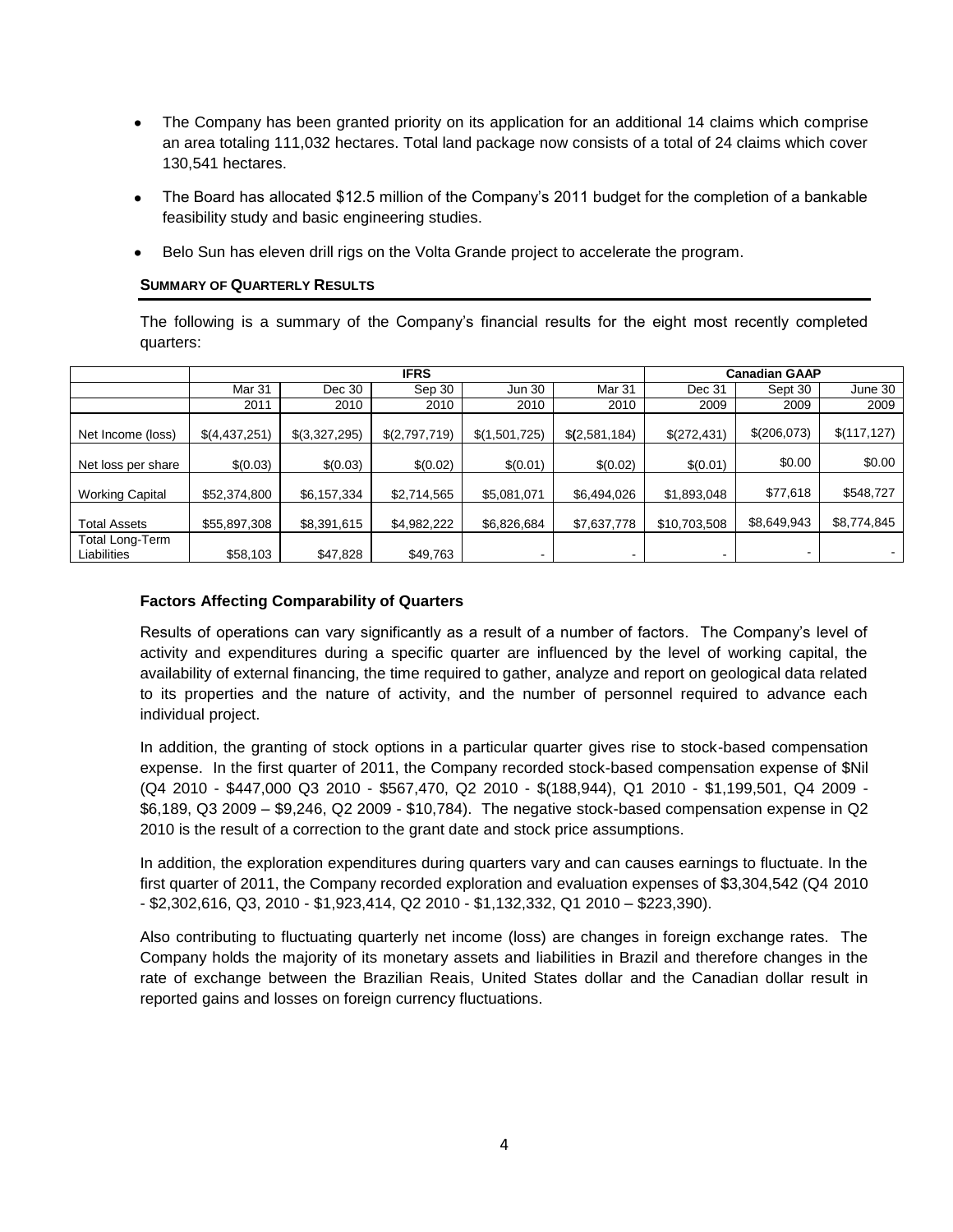### **RESULTS OF OPERATIONS – FINANCIAL**

The following is a discussion of the results of operations of the Company for the three months ended March 31, 2011. They should be read in conjunction with our unaudited condensed interim consolidated financial statements for the three months ended March 31, 2011 and related notes.

|                                     | <b>Three Months Ended</b><br>March 31, 2011 | <b>Three Months Ended</b><br>March 31, 2010 |
|-------------------------------------|---------------------------------------------|---------------------------------------------|
| Comprehensive income (loss)         | \$(4,482,633)                               | \$(2,608,958)                               |
| Interest income                     | 88,590                                      | 10,911                                      |
| Management fees to directors        | 182,979                                     | 739,500                                     |
| Salaries, wages and consulting fees | 649,341                                     | 199,239                                     |
| Professional fees                   | 20,723                                      | 92,343                                      |
| General and administration          | 392,763                                     | 134,664                                     |
| Amortization                        | 27,230                                      | 11,682                                      |
| Share-based payments                |                                             | 1,199,501                                   |
| Exploration and evaluation expenses | 3,304,542                                   | 223,390                                     |
| Gain on foreign exchange            | (51, 737)                                   | (8, 224)                                    |

### **For the Three Months Ended March 31, 2011**

For the three months ended March 31, 2011, the Company recorded a comprehensive loss of \$4,482,633 (\$0.03 per share) compared to a comprehensive loss of \$2,608,958 (\$0.02 per share) for the three months ended March 31, 2010. The larger loss was from higher salaries, wages and consulting fees, increased general and administration and higher exploration and evaluation expenses. These were offset by higher interest income, lower management fees to directors, lower share-based payments.

Salaries, wages and consulting fees were \$649,341 for the three months ended March 31, 2011 compared to \$199,239 for the three months ended March 31, 2010. During the three months ended March 31, 2011, the Company granted \$495,000 in bonuses to officers and consultants of the Company upon achieving three million mineral resources estimate at Volta Grande.

General and administration was \$392,763 for the three months ended March 31, 2011 compared to \$134,664 for the three months ended March 31, 2010. In 2011, the Company had higher shareholder communication costs, increase travel and marketing expenses and higher transfer agent and regulatory fees.

Exploration and evaluation expense was \$3,304,542 for the three months ended March 31, 2011 compared to \$223,390 for the three months ended March 31, 2010. In 2011, the Company's actively explored its Volta Grande project completing approximately 35 drill holes and working on environmental technical studies. Minimal exploration work at Volta Grande occurred during the three months ended March 31, 2010.

Interest income was \$88,590 for the three months ended March 31, 2011 compared to \$10,911 for the three months ended March 31, 2010. For the three months ended March 31, 2011, the Company raised \$51.8 million dollars from a bought-deal and ended the quarter with cash balances of approximately \$54.3 million dollars. Due to the larger cash balance versus the three months ended March 31, 2010, interest income was significantly higher.

Management fees paid to directors was \$182,979 for the three months ended March 31, 2011 compared to \$739,500 for the three months ended March 31, 2010. In February 2010, the Company paid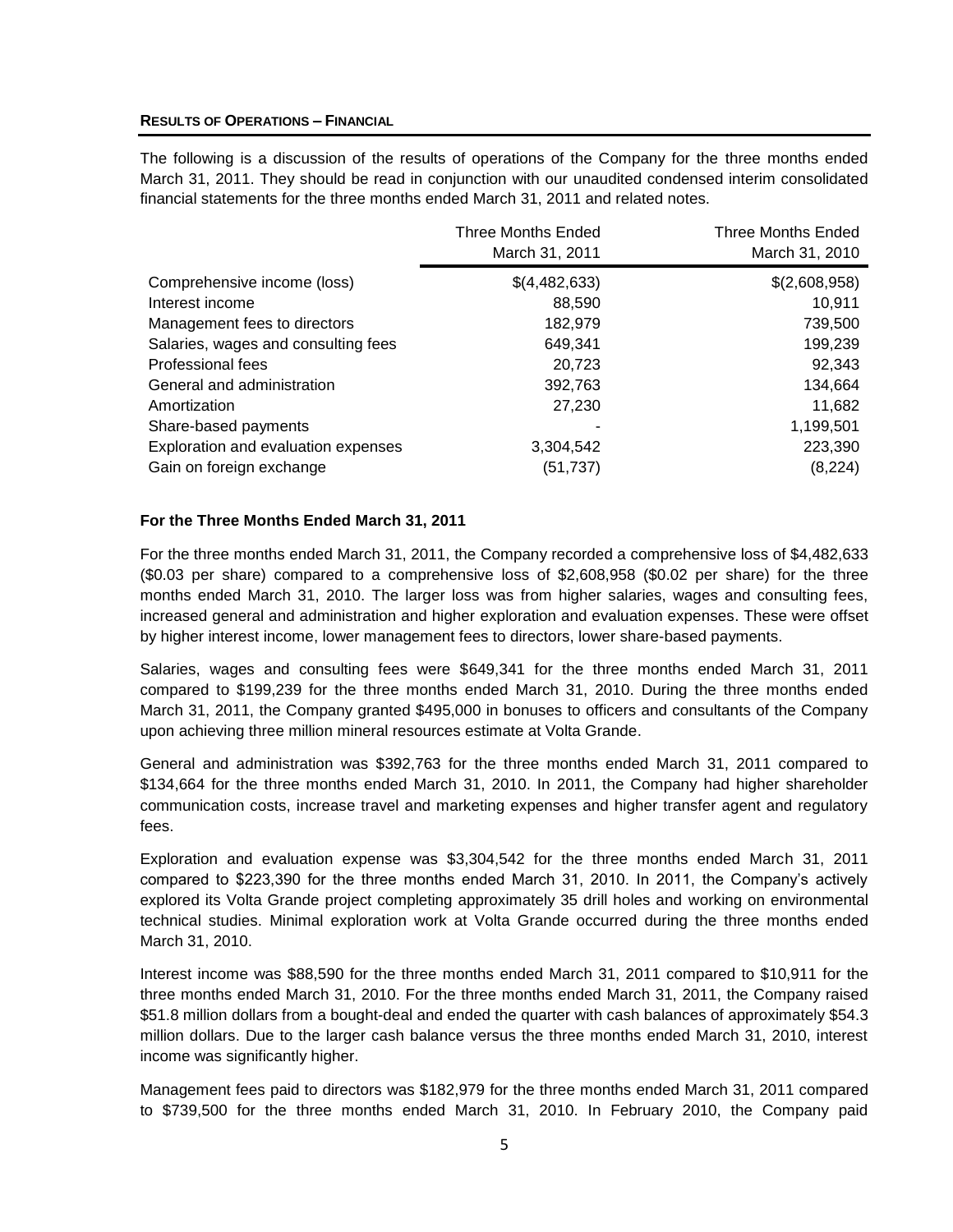termination payments of \$779,500 to former directors of the Company. During the three months ended March 31, 2011, the Company granted \$165,000 in bonuses to directors of the Company upon achieving three million mineral resources estimate at Volta Grande

Stock-based compensation was \$Nil for the three months ended March 31, 2011 compared to \$1,199,501 for the three months ended March 31, 2010. The decrease in stock-based compensation occurred as the Company issued Nil (2010 – 4,827,400) options to directors, officers and consultants of the Company.

During the three months ended March 31, 2011, the Company spent \$3,540,346 on operations, raised \$48,520,690 (net of fees) from a financing in February 2011 and \$2,286,090 from exercised warrants and options and purchased capital assets of \$112,448. During the three months ended March 31, 2010, the Company spent \$1,469,220 on operations, raised \$5,912,975 (net of fees) from a private placement and \$62,560 from the exercise of options.

## **LIQUIDITY AND CAPITAL RESOURCES**

Given the nature of the Company's operations, the most relevant financial information relates primarily to current liquidity, solvency and planned expenditures. The Company's financial success will be dependent upon the development of a property that leads to the discovery of economically recoverable reserves. Such development may take years to complete and the amount of resulting income, if any, is difficult to determine.

The Company currently has negative operating cash flow and finances its mineral exploration activities through equity financing. The Company's financial success will be dependent on the economic viability of its mineral exploration properties and the extent to which it can establish economic reserves and operations.

The Company had working capital of \$52,374,800 as at March 31, 2011 (December 31, 2010 - \$6,157,334) including cash and cash equivalents of \$54,281,212 (December 31, 2010 - \$7,127,226). None of the cash equivalents are invested in asset-backed securities.

The Company is currently focusing its efforts on the Volta Grande project.

### **Financings**

On March 25, 2011, the Company closed a bought deal financing of 45,080,000 common shares, including the exercise of the overallotment of 5,880,000 common shares, at a price of \$1.15 per common share for gross proceeds of \$51,842,000. The Company paid the underwriters a fee of 6% on funds raised. The net proceeds of the offering will be used to finance further exploration and development of the company's mineral properties, in particular the Volta Grande gold project and for general corporate purposes.

### **Exercise of Warrants and Options**

During the three months ended March 31, 2011, 3,282,500 warrants and 1,451,000 options were exercised for proceeds of \$2,286,090. Subsequent to March 31, 2011, an additional 6,284,000 warrants, 1,002,000 options were exercised for proceeds of \$2,269,480.

### **Long Term Investment**

The investment consists of a term deposit of 940,352 Reais (December 31, 2010 – 921,297 Reais), including accrued interest, to fund potential amounts owing to Companhia de Pesquisa de Recoursos Minerais ("CPRM"). The term deposit matures on April 22, 2013 and bears interest at a floating rate of approximately 9.17% (December 31, 2010 – 9.17%).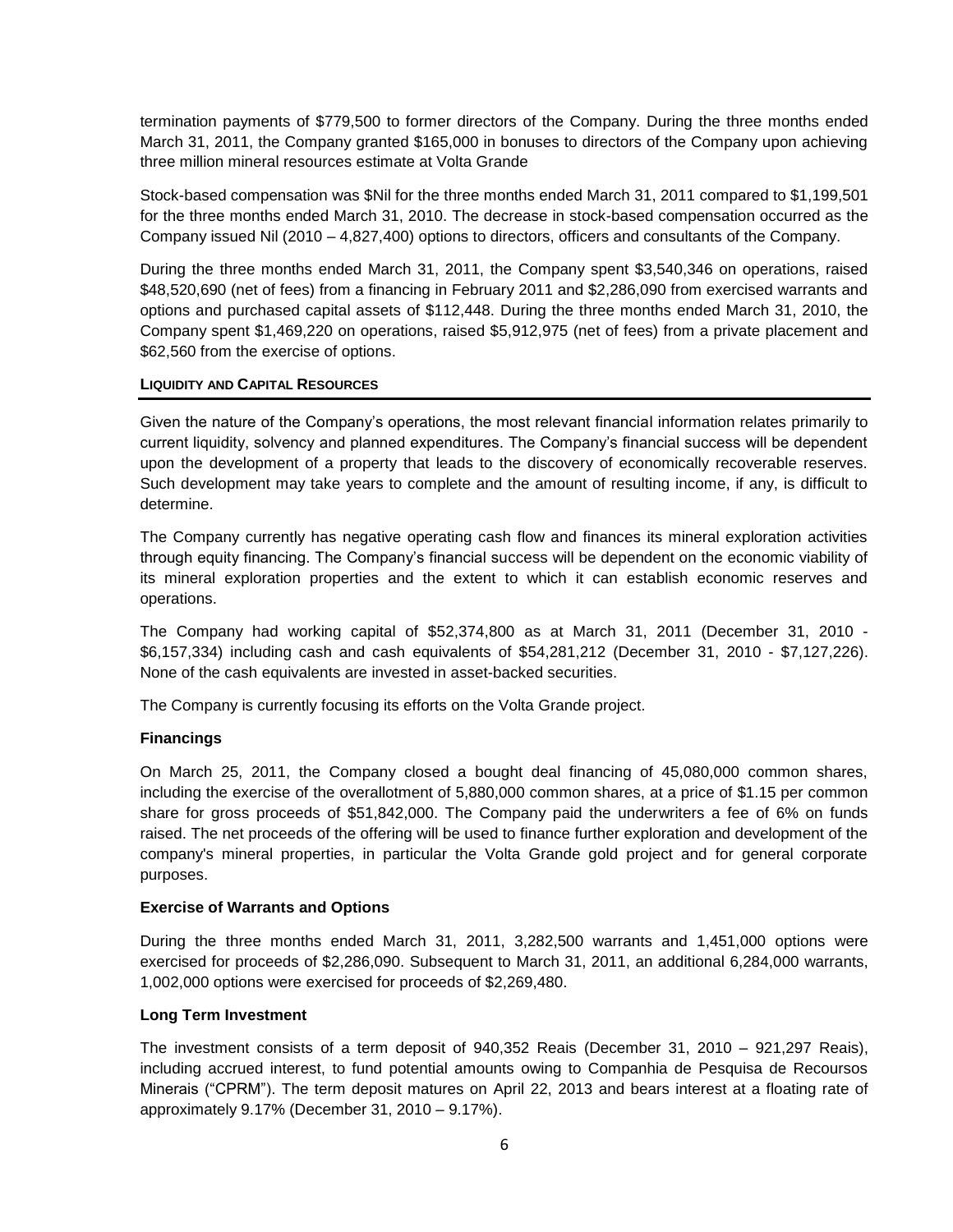# **Currency Risk**

The Company operates internationally and is exposed to foreign exchange risk as certain expenditures are denominated in non-Canadian dollar currencies. Foreign exchange risk is predominantly to the United Stated dollar and Brazilian Reais.

A strengthening of \$0.01 in the Canadian Dollar against the United States dollar and Brazilian Reais would have increased the net loss by approximately \$532,000 for the three months ended March 31, 2011. A \$0.01 weakening of the Canadian against the United States dollar and Brazilian Reais would have an equal, but opposite, effect. At March 31, 2011, one Canadian Dollar was equal to 1.0314 United States dollars and one Canadian dollar was equal to 1.6767 Brazilian Reais.

As at March 31, 2011 the monetary balances in non-Canadian dollar currencies are as follows:

|                                          | <b>Brazilian Reais</b> | <b>United States Dollar</b> |
|------------------------------------------|------------------------|-----------------------------|
| Cash                                     | \$2,847,559            | \$3,249                     |
| Accounts receivable and prepaid expenses | 86.298                 |                             |
| Long term investment                     | 940.352                |                             |
| Accounts payable                         | (3,308,328)            | (771)                       |
| Lease payable                            | (174, 267)             | -                           |
|                                          | \$391,614              | \$2,478                     |

## **Capital Risk Management**

The Company includes cash and equity, comprised of issued common shares, share-based payment reserve, warrants and deficit, in the definition of capital. The Company's objectives when managing capital is to maintain its ability to continue as a going concern in order to provide returns for shareholders and benefits for other stakeholders.

The Company manages its capital structure and makes adjustments to it, based on the funds available to the Company, in order to support the acquisition and exploration of mineral properties. The Board of Directors does not establish quantitative return on capital criteria for management but rather relies on the expertise of the Company's management and consultants to sustain future development of the business.

The Company's properties are in the exploration stage and, accordingly, the Company is dependent upon external financings to fund activities. In order to carry out planned exploration and pay for administrative costs, the Company will spend its existing working capital and raise the additional funds required.

Management reviews its capital management approach on an ongoing basis and believes that this approach is reasonable given the relative size of the Company. There were no changes in the Company's approach to capital management during the three months ended March 31, 2011. The Company is not subject to externally imposed capital requirements.

### **Commitments**

# *Long Term Investment*

The Company maintains an interest bearing term deposit to cover the future royalty payments. There has been no production at Volta Grande thus no royalties payable and no amounts were withdrawn by the CPRM.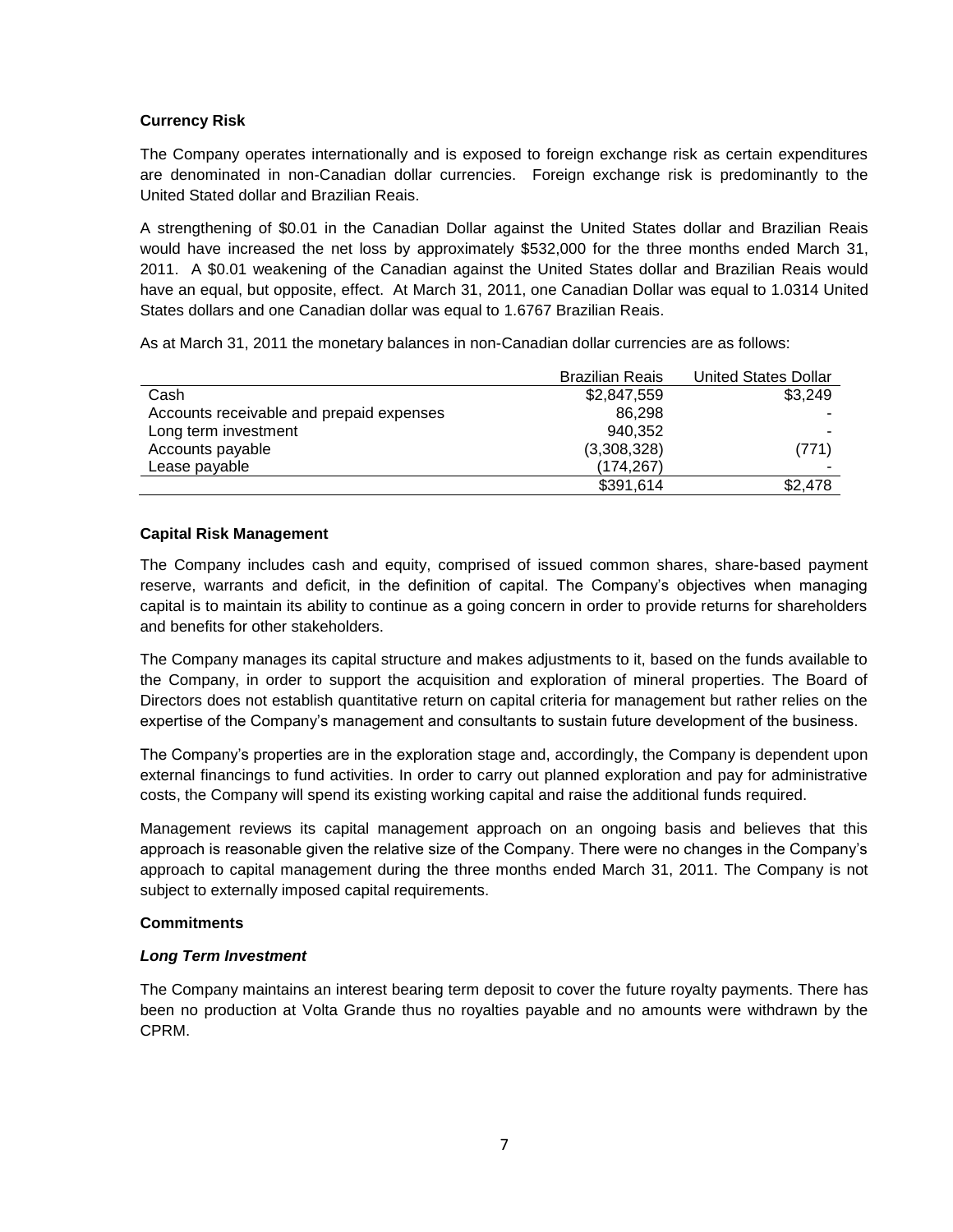## *Brazil Land Taxes*

On December 31, 2010, the Company received notice from the Departamento Nacional de Producao Mineral ("DNPM") that it owes 51,406,850 Reais (2009 – 1,857,128 Reais) in land taxes. For the three months ended March 31, 2011, the Company had accrued 454,459 Reais (C\$271,636) based on management's estimate and understanding of the laws governing the DNPM. The Company believes that an administrative error has been made on the part of the DNPM. The Company has hired local counsel in Brazil to investigate. Local counsel has concluded their investigation and the Company has been paying down land taxes that local counsel has confirmed to be correct and valid. The Company is negotiating a settlement for the land taxes that are either invalid and illegal. This is not expected to have a material effect on the Company.

## *Management Contract Commitments*

The Company is party to certain management contracts. These contracts require that additional payments of up to \$2,062,000 be made upon the occurrence of certain events such as a change of control. Minimum commitments remaining under these contracts were approximately \$201,000, all due within three months.

## *Environmental Commitments*

The Company's mining and exploration activities are subject to various federal, provincial and international laws and regulations governing the protection of the environment. These laws and regulations are continually changing and generally becoming more restrictive. The Company conducts its operations so as to protect public health and the environment and believes its operations are materially in compliance with all applicable laws and regulations. The Company has made, and expects to make in the future, expenditures to comply with such laws and regulations.

The only capital resources of the Company is the plant, property and equipment at \$625,851 (net book value).

### **SELECTED ANNUAL INFORMATION**

The highlights of financial data for the Company for the three most recently completed financial years are as follows:

|                                    | <b>IFRS</b>       | <b>Canadian GAAP</b> |                   |  |
|------------------------------------|-------------------|----------------------|-------------------|--|
|                                    | December 31, 2010 | December 31, 2009    | December 31, 2008 |  |
| <b>Net Sales</b>                   |                   |                      |                   |  |
| Net Income (Loss)                  | \$(10, 207, 923)  | \$(737,954)          | \$(2, 174, 117)   |  |
| Loss per share -                   |                   |                      |                   |  |
| Basic & Diluted                    | \$(0.08)          | \$(0.01)             | \$(0.02)          |  |
| <b>Total Working Capital</b>       | \$6,157,334       | \$1,893,048          | \$993,346         |  |
| <b>Total Assets</b>                | \$8,391,615       | \$10,703,508         | \$8,733,320       |  |
| <b>Total Long-Term Liabilities</b> | \$47,828          |                      |                   |  |

### **RESULTS OF OPERATION - EXPLORATION**

# **VOLTA GRANDE PROPERTY**

Volta Grande, the Company's primary focus, is an advanced-stage exploration project where an indicated and inferred gold resource has already been delineated. The mineral resource is comprised of 1,307,000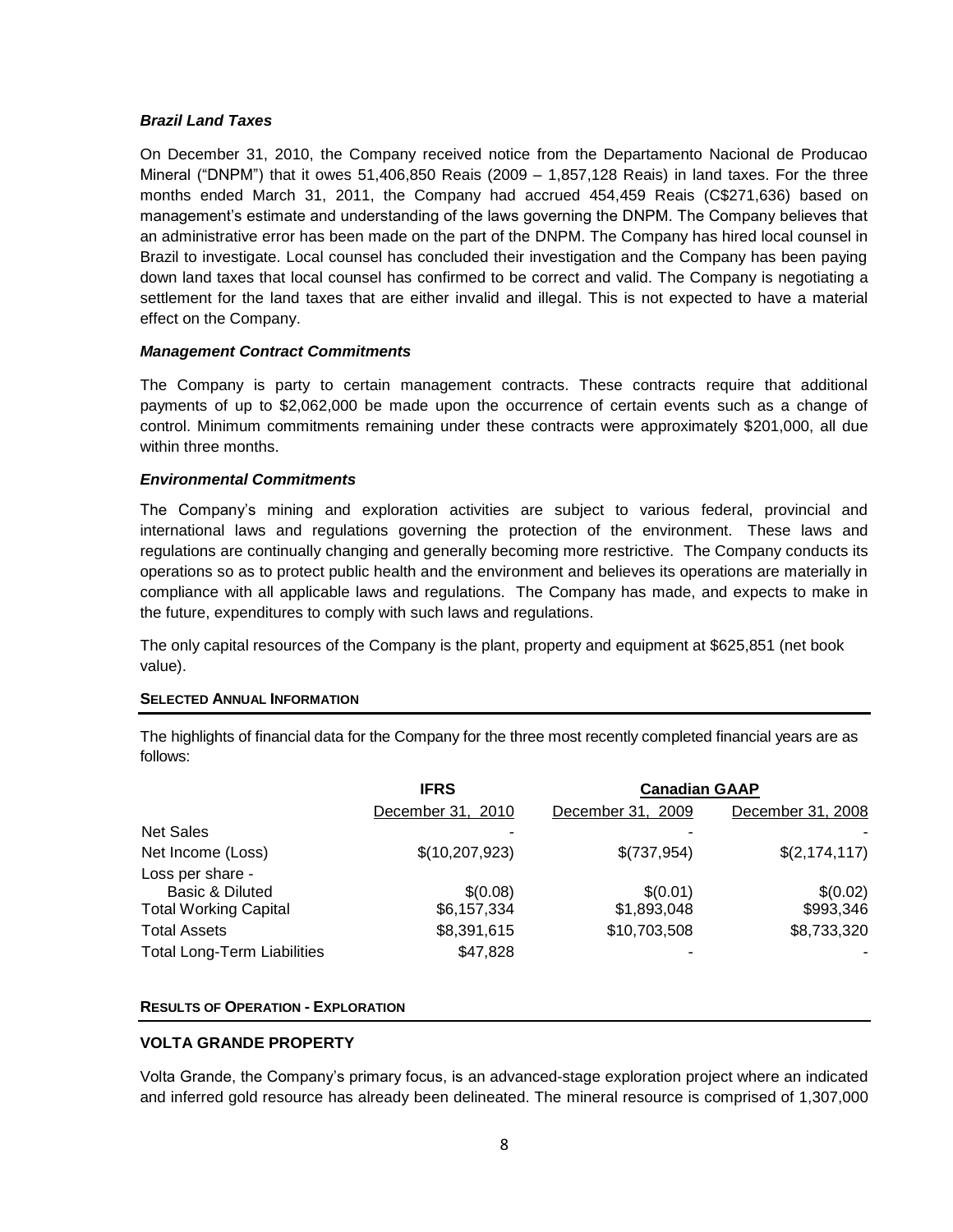indicated ounces of gold (29.2 million tonnes at 1.39 g/t) and 2,136,000 inferred ounces of gold (53.6 million tonnes at 1.24 g/t) using a 0.50 g/t cut-off (see Press Releases dated April 4, 2011, January 11, 2011, September 21, 2010 and September 29, 2009 and Technical Reports filed on SEDAR).

## *Agreement*

In 2005, the Company signed an agreement modifying the terms of the acquisition of a 100 percent interest in the Volta Grande gold property located in the Para State, approximately 60 kilometres southwest of the city of Altamira in northern Brazil (the "Volta Grande Property"). Under the original terms of the contract signed in 2004, the Company was to pay US\$3 million over four years. Under the modified agreement the Company agreed to pay to the Vendor a total of US\$600,000 which was paid in 2006. The transfer of title to the Volta Grande Property occurred following the arrangements with CPRM, whereby the Company has committed to pay CPRM 3,740,000 Reais if a mineable deposit is defined on the Volta Grande Property. Payments would begin two years following production and could be paid over ten years on a quarterly basis. As security, the Company has purchased a term deposit of 3,740,000 Reais.

In March 2008, the Company successfully renegotiated the agreement with CPRM. Under the new terms, CPRM released to the Company 3,525,087 Reais of the total term deposit of 4,273,087 Reais held in security to cover the Company's debt owed to CPRM. In addition the Company allocated the balance of the original term deposit that was not released, amounting to 748,000 Reais, to be retained in an interest bearing term deposit to cover future royalty payments. There has been no production at Volta Grande resulting in no royalties payable and no amounts were withdrawn by the CPRM.

# *Background*

The 100% owned Volta Grande Project is located approximately 60 kilometres southwest of the town of Altamira (pop. 100,000) in the northern region of Para State. The geological setting (*Tres Palmeiras greenstone belt*) at the project areas is part of the same sequences present in the Carajas "World Class" mineral province.

Gold mineralization was identified at numerous sites in the 1990s by past operators TVX Gold Inc. (now part of Kinross) and Battle Mountain Exploration (now part of Newmont). Historical drilling by these companies included more than 27,000 meters of combined core, auger, and reverse circulation drilling and several thousand channel and soil samples. Preliminary metallurgical work indicated that Volta Grande mineralization is amenable to conventional milling methods, with gold recoveries of up to 95% in bottle roll tests.

The shear-hosted mineral resource at Volta Grande is contained in three main areas (Ouro Verde and Grota Seca at the North Block and the South Block), all of which have development in the form of artisanal workings into them. Within these areas, there are numerous narrow zones of high-grade gold mineralization, with potential for expansion along strike and at depth. There is also potential for the discovery of additional mineralized zones within the large alteration envelope in the host intrusive which has been traced for more than three kilometers along strike. Two types of gold mineralization are present: primary gold in intrusive rocks and secondary gold in an extensive saprolitic zone overlying the primary mineralization.

Roscoe Postle Associates Inc ("RPA") reported that "there is potential for high grade shoots that may extend to depths of at least 200 meters or 300 meters below the surface, based on analogy with other Precambrian shear zone hosted gold deposits in Brazil." The property has been mined historically by garimpeiros (artisanal miners) for several decades using both open pit and underground mining methods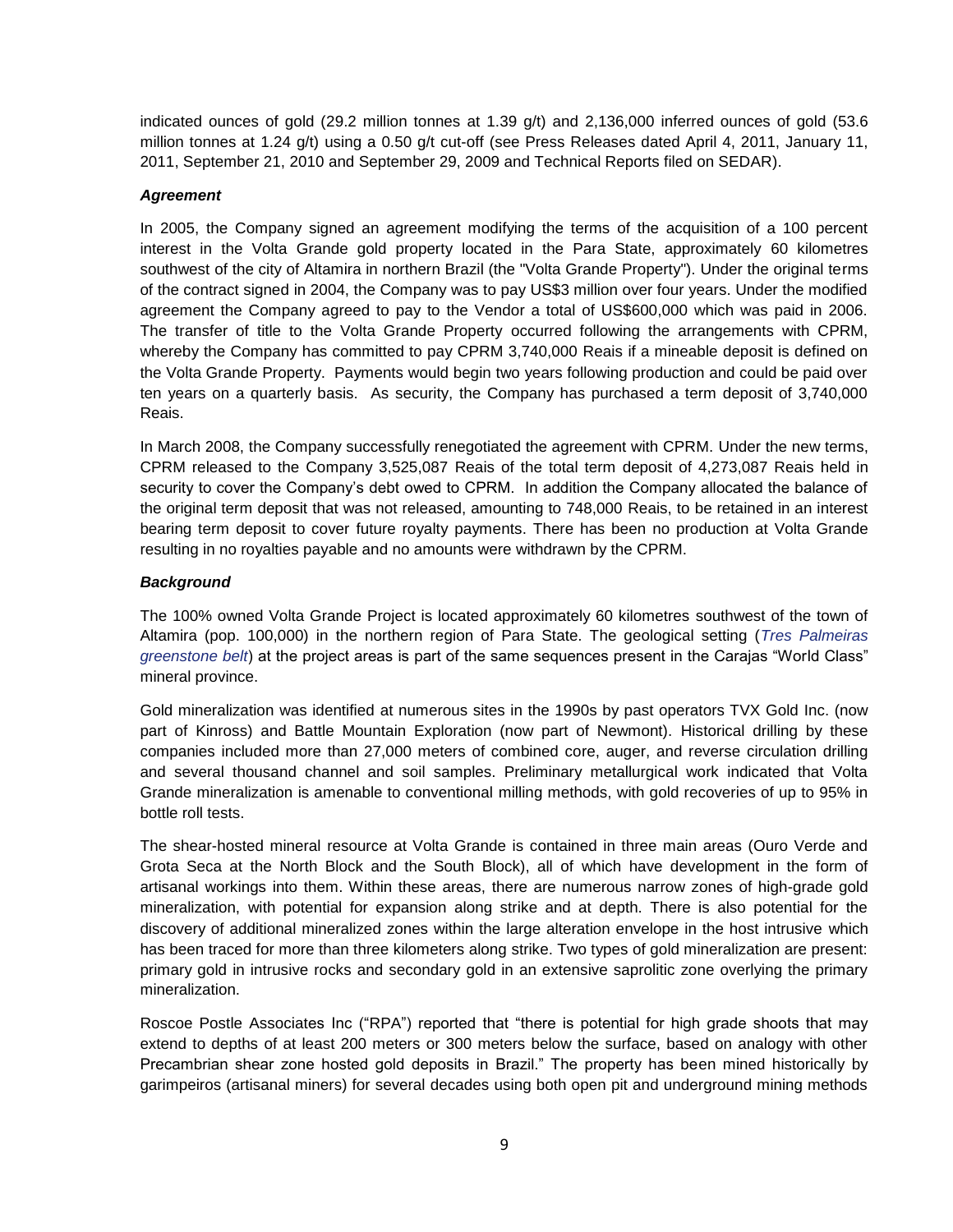with several shafts of 80 to 200 meters along high-grade veins. Grab samples from these shafts have assayed as high as 474.9 g/t gold.

### *Recent Developments*

### *2011 Drill Program*

The Company has initiated drilling on the South block of its 100-per-cent-owned Volta Grande gold project in Brazil. The focus of the program on the South block will be to follow up on geophysical and geotechnical studies aimed at discovering the source rocks responsible for the major alluvial gold deposits of the Itata River and its tributaries. Belo Sun recently received the results from the soil geochemistry program comprising 2,107 samples analyzed by ICP multielement analysis and gold by fire assay. The soil anomalies were followed up with a 25-line-kilometre IP geophysical survey. Several strong IP anomalies have been identified, coincident with the soil anomalies, and these will be the priority targets to be tested by the recently initiated 5,000-metre drilling program. Limited historic drilling has been carried out in the area and these results indicate that the gold mineralization is hosted in sulphide-bearing altered diorite and granodiorite rocks. The gold mineralization appears to be associated with higher sulphide content than observed with the mineralization found in the North block and as such is expected to respond well to IP geophysical techniques. Significant gold mineralization intercepts from the historic drilling include 28 metres grading 1.47 grams per tonne gold (hole VVD\_156) in the Pequi garimpo area.

The Company has released assay results from 27 additional drill holes from the diamond drilling program at its Volta Grande gold project located in Para State, Brazil. Results from 27 holes being released include sixteen holes from the Grota Seca deposit, nine from the Ouro Verde deposit and two from the South Block drill program.

Grota Seca drilling highlights include:

- $\triangleright$  Hole VVGD-041, located on cross-section 750 W, with an interval of 12.92 metres grading 4.42 grams per tonne Au including 4.37 metres grading 12.50 g/t Au located at approximately 200 metres below surface (244 metres down the hole). This high-grade mineralization corresponds to the zone that is being mined underground at the Galo garimpo and proves its continuity
- Hole VVGD-065 (Grota Seca cross-section 1925 W) intersected multiple mineralized zones, including 39.3 metres grading 2.07 g/t Au, which included 12.8 metres grading 3.24 g/t Au, 28.02 metres grading 2.06 g/t Au and 7.8 metres grading 6.66 g/t Au. This mineralized zone is entirely open at depth.
- Hole VVGD-072 (Grota Seca cross-section 900 W) had an intercept of 7.57 metres grading 13.37 g/t Au.
- $\triangleright$  Hole VVGD-083, which is part of the infill drilling for upgrading the Volta Grande mineral resources, intersected multiple mineralized zones beginning at surface. The first 70 metres are well mineralized, such as: 28.19 metres grading 8.76 grams per tonne gold (from 44.20-metre depth), including 7.67 metres grading 30.67 g/t Au (from 61.83-metre depth). This intercept includes the highest-grade (415.8 g/t Au over 0.5 m) sample from drilling at the project to date. This hole also contains other well-mineralized zones further down the hole as presented in the attached table.
- $\triangleright$  Holes VVGD-077, 079 and 082 are also part of the infill drilling program at the Grota Seca deposit, and these intersections demonstrate the continuity of the mineralization between sections or along strike.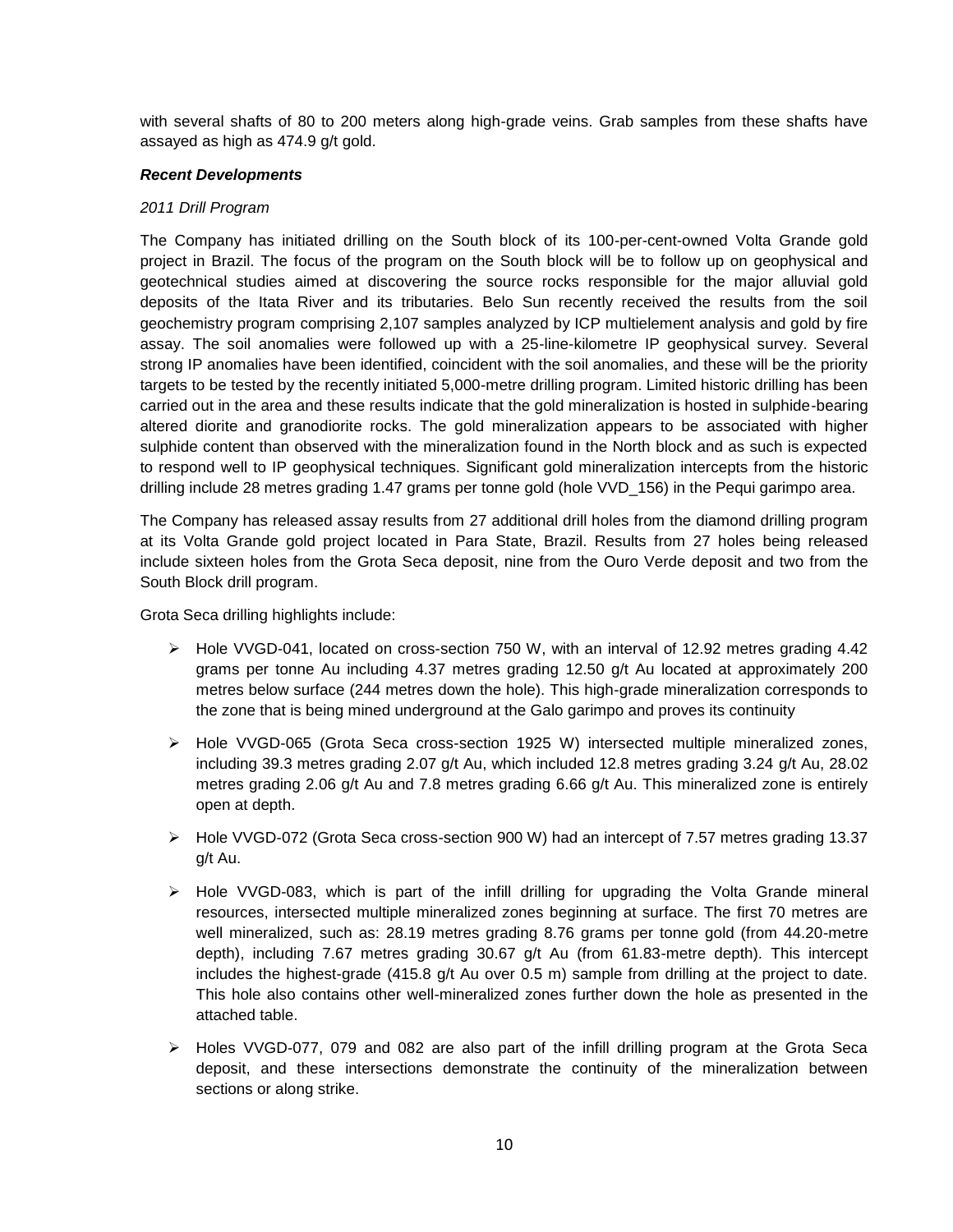Ouro Verde drilling highlights include:

- Hole VVGD-066 (Ouro Verde cross-section 650 NW) which intersected multiple mineralized zones with an interval of 46.10 metres grading 2.05 g/t Au including 10.30 metres grading 3.61 g/t Au starting at approximately 200 m vertical depth (314 m down the hole)
- Hole VVGD-058 (Ouro Verde cross-section 100 NW) with an intercept of 20.70 metres grading 3.08 g/t Au.
- Hole VVGD-073 (Ouro Verde cross-section 525 NW) intersected multiple mineralized zones, including 12.06 metres grading 4.07 g/t Au, which included six metres grading 7.75 g/t Au, and 21.13 metres grading 3.22 g/t Au, which included 11.72 metres grading 5.12 g/t Au, and 12.92 metres grading 2.84 g/t Au. All intercepts are at depths less than 100 metres vertically below surface
- $\triangleright$  Hole VVGD-080 drilled at the Ouro Verde deposit tested for extensions of the mineralization and will have a positive impact on the mineral resource expansion.

South Block drilling highlights include:

- Hole VVGD-070 (South block, Pequi target cross-section 3200 S) intersected 3.8 metres grading 23.59 grams per tonne gold.
- $\triangleright$  Hole VVGD-075 (cross-section 3300 S) had an intercept of 11.08 metres grading 1.87 g/t Au. These drill holes were targeting induced polarization geophysical anomalies. The gold mineralization in the South block is associated with quartz veins and disseminated sulphides (mainly pyrite) in highly potassic, hydrothermally altered rocks.

To date, Belo Sun has completed 103 drill holes at the Volta Grande gold project, of which assays are pending for 19 holes. The current drilling program is designed to upgrade the mineral resource designation in support of a planned feasibility study and expanding the existing mineral resource estimate. Further results will be released as they become available.

### *Increased Drill Rigs at Site and Construction of New Sample Preparation Facility*

The Company has secured an additional four diamond drill rigs and one reverse circulation drill rig for its Volta Grande gold project, bringing the total number to 11. With these additional rigs, Belo Sun is anticipating drilling a minimum of 6,500 metres per month to accelerate the mineral resource upgrade program (infill drilling) and to continue its expansion of the mineral resources at the Volta Grande project. The new contractors are Rede Engenharia e Sondagens, one of the largest Brazilian drill contractors, and Geosedna, which specializes in RC drilling. The RC drilling program is designed to test the Greia target, an area of 1,000 by 1,000 metres, where strong soil geochemical anomalies, as well as significant mineralized intercepts from limited historical drilling, occur. The initial distribution of the 10 drill rigs will be as follows: six rigs will be employed to complete the rest of the infill drilling program, which has been designed to convert inferred mineral resources to measured and indicated categories to be utilized in feasibility studies; three rigs will work to expand the mineral resources, predominantly focused along strike; and one will continue to test targets on the South block of the property. As the infill drilling program concludes, rigs will be redirected to accelerate the other two programs further.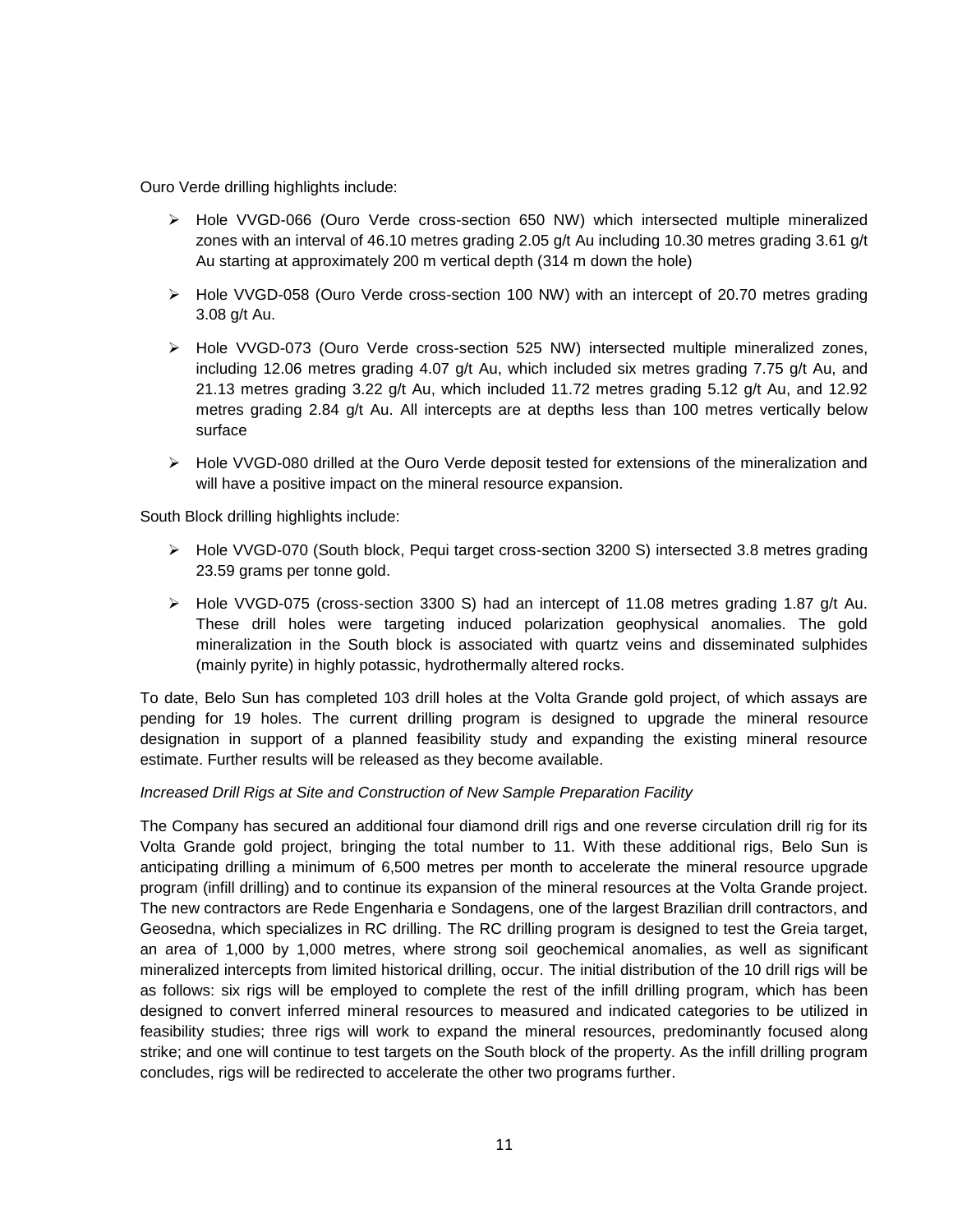In addition, Belo Sun has completed construction of a new on-site sample preparation facility to be operated by Acme, which has an installed capacity of 200 samples per day.

## *Increased Mineral Rights at Volta Grande*

The Company has been granted priority on its applications for an additional 14 claims which comprise an area totaling 111,032 hectares (1,110 square kilometres) which is located along the Tres Palmeiras greenstone belt. The expanded land package now consists of a total of 24 claims which cover 130,541 hectares (1,305 square kilometres).

The 14 new claims were acquired through a public tender and correspond to mineral rights that were previously held by other titleholders that had been allowed to lapse. The tender process was opened for 60 days and Belo Sun's Brazil technical team had compiled the data in advance of the tender in preparation for targeting the key prospective areas. Belo Sun successfully acquired this key land position as part of this process. The confirmation of priority was published in the Brazilian Official Gazette on June 1, 2011.

The 14 new claims cover much of the area along the southeastern extension of the Tres Palmeiras greenstone belt, which includes several granitic plutons similar to the ones within the North and South blocks of the Volta Grande project and hosts numerous gold showings. The gold occurrences were visited and catalogued by the Brazilian Geological Survey (CPRM).

The entire belt has already been photo interpreted using available aerial geophysics and satellite images by Belo Sun, and fieldwork and regional mapping/sampling will start in the near future in order to outline new potential drill targets.

### *Indicated and Inferred Mineral Resource Increased at Volta Grande*

The Company released an updated mineral resource estimate for its 100-per-cent-owned Volta Grande gold project in Para state, Brazil, following the inclusion of results from 20 additional drill holes taken totaling 4,990 metres from the Ouro Verde deposit. Highlights are:

- A 23-per-cent increase on the contained ounces in the indicated mineral resources category to an estimated 1,307,000 ounces of gold in 29.2 million tonnes grading 1.39 grams per tonne Au;
- A 5-per-cent increase in inferred mineral resources to an estimated 2,136,000 ounces of gold in 53.6 million tonnes grading 1.24 g/t Au;
- Approximately 86 per cent (71 million tonnes) of the mineral resources occur within 200 metres from surface.

|  |  |  | The revised mineral resource estimate for the Volta Grande project is outlined in the table. |
|--|--|--|----------------------------------------------------------------------------------------------|
|--|--|--|----------------------------------------------------------------------------------------------|

| Volta Grande Project Mineral Resource Estimate (as at April 4, 2011) |                        |            |            |  |
|----------------------------------------------------------------------|------------------------|------------|------------|--|
|                                                                      |                        | Indicated  | Inferred   |  |
| Ouro Verde, deposit                                                  | Tonnes                 | 18,782,000 | 12,509,000 |  |
|                                                                      | <b>Ounces</b>          | 881,000    | 500,000    |  |
|                                                                      | Average grade (g/t Au) | 1.46       | 1.24       |  |
| Grota Seca, deposit                                                  | Tonnes                 | 10,440,000 | 41,130,000 |  |
|                                                                      | <b>Ounces</b>          | 426,000    | 1,640,000  |  |
|                                                                      | Average grade (g/t Au) | 1.27       | 1.24       |  |
| <b>Total Volta Grande</b>                                            | Гоnnes                 | 29,222,000 | 53,639,000 |  |
|                                                                      | <b>Ounces</b>          | 1,307,000  | 2,136,000  |  |
|                                                                      | Average grade (g/t Au) | 1.39       | 1.24       |  |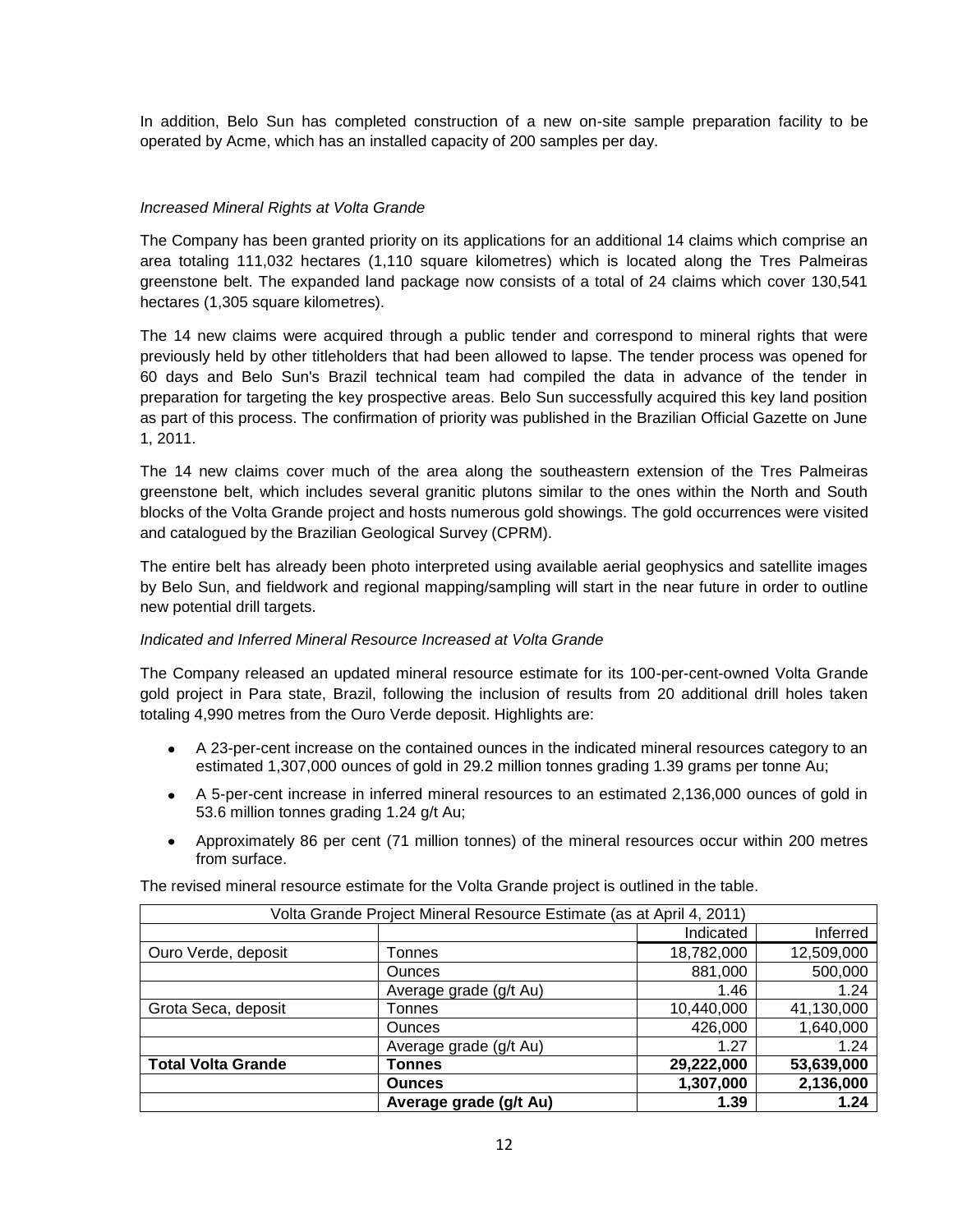### Notes:

- 1. Mineral resource estimates using 0.5 g/t Au cut-off.
- 2. Mineral resources have been estimated in accordance with CIM Standards.
- 3. Mineral resources are estimated using a price of \$900 (U.S.) per ounce Au.
- 4. Numbers for tonnes and contained gold are rounded.
- 5. Mineral resources are estimated based on metallurgical recovery of 90 per cent of the contained gold.
- 6. The qualified person for reporting the mineral resources is David Gower, P. Geo. an advisor to Belo Sun.

Mineral resource estimate parameters

The database consists of a total of 33,191 metres of diamond drilling obtained from previously reported drilling and from 8,240 m of drilling completed and assayed by Belo Sun since June, 2010, for the Ouro Verde and Grota Seca deposits.

The mineralized zones at the Ouro Verde deposit extend for about 1,120 m along strike and to a depth of 500 m below surface, and have been outlined by 73 diamond drill holes. Six mineralized fresh ore zones and one saprolite ore zone were modelled. The outer mineralized envelope was modelled into wireframe solids using a 0.5 g/t Au cut-off grade. The mineralized zones range in thickness from three m to 58 m with an average horizontal thickness of 10.5 m assuming maximum internal dilution of approximately five m.

The mineralized zones at the Grota Seca Central, West and East deposits extend 2,320 m along strike and to a depth of 350 m below surface, and have been outlined by 139 diamond drill holes. Nine mineralized zones and one saprolite zone were modelled. The outer mineralized envelope was modelled into wireframe solids using a 0.5 g/t Au cut-off grade. The mineralized zones range in thickness from three m to 55 m with an average horizontal thickness of 9.5 m assuming maximum internal dilution of approximately five m.

For the Ouro Verde and the Grota Seca deposits the grade estimate was done using ordinary kriging interpolation using 1.0 m composites. Mineral resources were also estimated using inverse distance squared interpolation, which produced similar results. All estimates are based on a per cent block model with unitary dimension of 12.5 m East, 2.5 m North and 10 m elevation rotated minus-20 degrees clockwise (for the Ouro Verde deposit) and 12.5 m E, 2.5 m N and 10 m elevation rotated minus-15 degrees clockwise (for the Grota Seca deposit).

Calculations of the average grades of the mineralized zones are based on original samples top cut to a maximum of 25 g/t Au depending on the ore domain. This resulted in an approximate 11-per-cent reduction in the overall average gold grade.

Tonnage estimates are based on rock specific gravity of 2.76 tonnes per cubic metre for the fresh rock and 1.80 tonnes per cubic metre for saprolite using an average of 354 samples. Tonnes are reported on a dry basis and represent in situ mineral resources.

Belo Sun used three methods to validate the estimated block model: visual comparison of block grades with composites grades, statistical comparison between composites and block grade distributions, and swath-checks along strike, down dip and across each estimated zone.

Indicated mineral resources include all mineralized areas that are defined by drill holes 50 m apart or less, along drill sections spaced 50 m or less.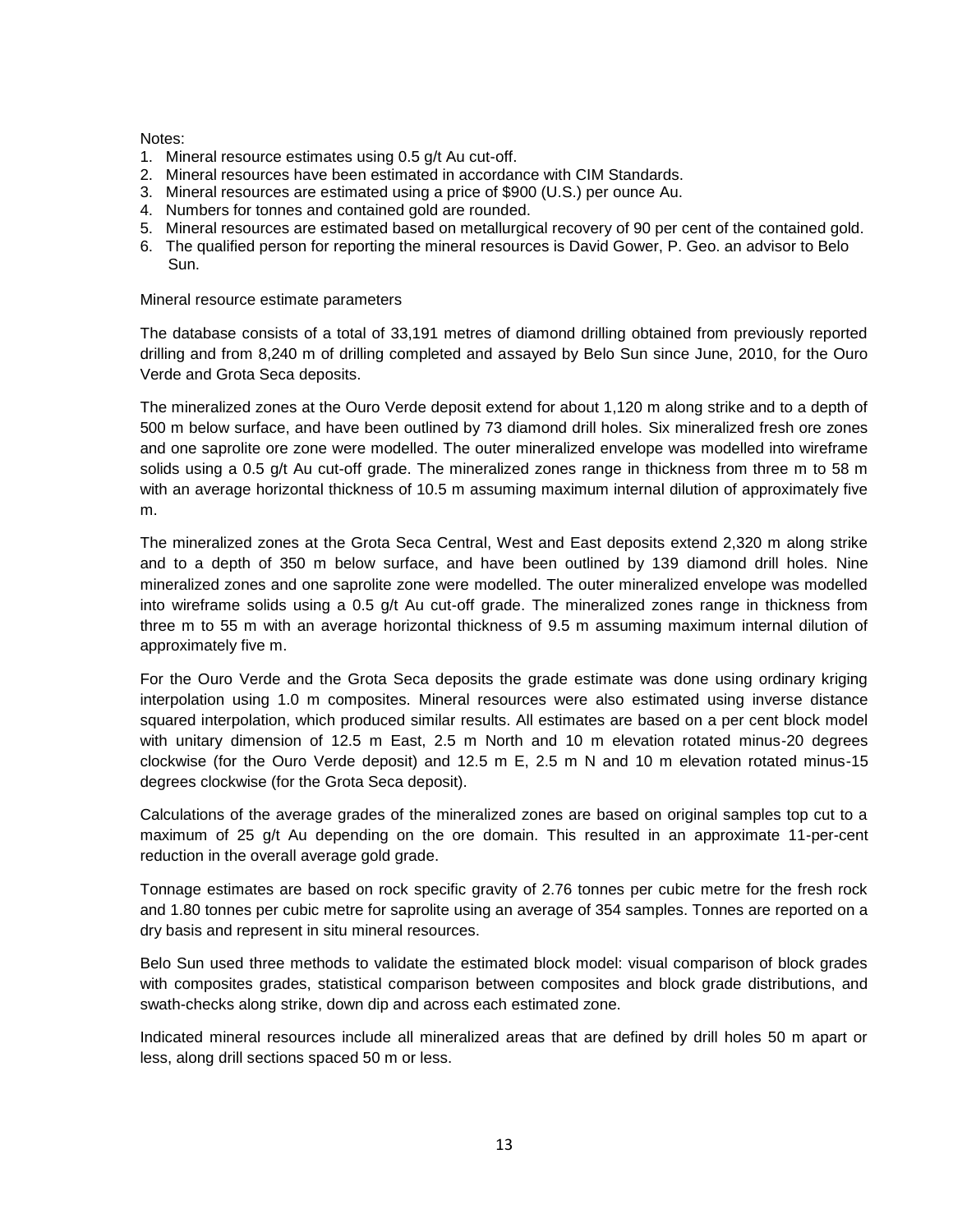Inferred mineral resources include all mineralized areas that are defined by drill holes spaced 50 m or farther apart limited, down dip, by the variogram range in this direction.

The Volta Grande project has an NI 43-101-compliant preliminary assessment report published in September, 2009, by Scott Wilson RPA, which is available on the company's website and on SEDAR.

### **PATROCINIO**

### *Background*

The 100% owned Patrocinio Project covers approximately 18,670 hectares of the Tapajos gold province in the Para State of northern Brazil.

The Tapajos province is historically the most important gold producing region in Brazil, with over six million ounces of artisanal production since the 1950s. Several public sources indicate that approximately one million ounces of gold have been produced by local miners at Patrocinio. Belo Sun's geologists have confirmed 19 property locations where current or former gold production has occurred from two types of mineralization: high-grade quartz veins and hydrothermally-altered granites where gold is associated with sulphides.

The Patrocínio Project was initiated with the objective to identify and characterize primary gold mineralization, representing the sources of large alluvium deposits, which produced a huge amount of gold extracted from the Surubim River and its tributaries, which even today are still mined by garimpeiros (artisanal miners).

Within mineralized zones, gold grades have been demonstrated to range from roughly 1 to 67 grams per tonne  $(g/t)$  within the quartz veins and from roughly 1 to 37  $g/t$  within the granites. Channel sampling along a quartz vein in the Alcantara pit returned grades ranging from roughly 4 to 37 g/t gold over approximately 8 metres.

### *Recent Developments*

Belo Sun personnel are currently reevaluating historical geophysical and geochemical data regarding Patrocinio in order to start a new drilling program in the near future.

### **OFF BALANCE SHEET ARRANGEMENTS**

There are no off-balance sheet arrangements to which the Company is committed.

#### **RELATED PARTY TRANSACTIONS**

During the three months ended March 31, 2011, the Company paid \$92,135 (2010 - \$59,945) to companies controlled by directors or former directors of the company.

The Company shares office space with other companies who may have similar officers and directors. The costs associated with this space are administered by 2227929 Ontario Inc (March 31, 2011 - \$62,135, March 31, 2010 - \$Nil).

Mr. Stan Bharti, the chairman of the Company, is an officer of Forbes and Manhattan, Inc., a corporation that provides administrative services to the Company (March 31, 2011 - \$30,000, March 31, 2010 - \$Nil).

Mr. Stephen Roman, a former director, CEO and president of the Company, is an officer and director of Global Atomic and Silvermet Inc., a corporation that provided rent and administrative services to the Company. Mr. Jeff Dawley, former CFO of the Company, had his consulting fees paid to Silvermet Inc.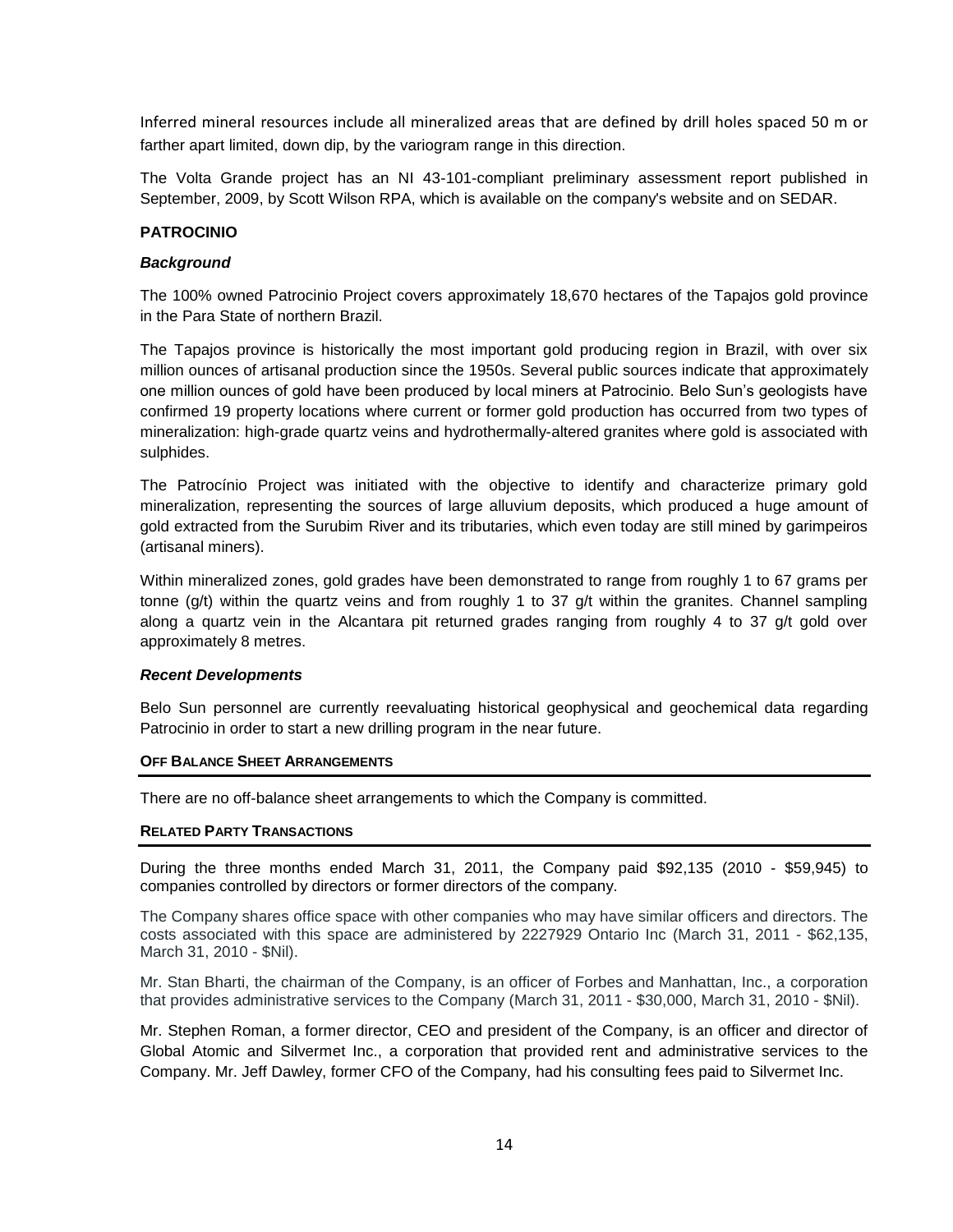The Company shares its premises with other corporations that have common directors and officers, and the Company reimburses the related corporations for their proportional share of the expenses. The Company has advanced \$12,954 to such corporations to cover shared expenses (2010 - \$Nil).

The amounts due to and from related parties are non-interest bearing and non-secured.

All of the above noted transactions have been in the normal course of operations and are recorded at their exchange amounts, which is the consideration agreed upon by the related parties.

### **COMPENSATION OF DIRECTORS AND OFFICERS**

During three months ended March 31, 2011, the Company paid or accrued \$211,500 (2010 - \$362,000) to directors of the Company and \$628,500 (2010 - \$487,300) to officers of the Company. During the three months ended March 31, 2010, the Company paid termination benefits of \$359,500 to directors and \$420,000 to officers.

More detailed information regarding the compensation of officers and directors of the Company is disclosed in the management information circular and such information is incorporated by reference herein. The management information circular is available under profile of the Company on Sedar at www.sedar.com.

### **FINANCIAL INSTRUMENTS AND OTHER INSTRUMENTS**

The carrying value of cash and cash equivalents, prepaid expenses, sundry receivable and accounts payable approximate their fair values due to the short maturity of those instruments.

### **OUTSTANDING SHARE DATA**

Authorized unlimited common shares without par value – 206,258,334 are issued and outstanding as at June 28, 2011.

Stock options, warrants and convertible securities outstanding as at June 28, 2011:

### Stock Options:

500,000 at an exercise price of \$0.60 expiring April 10, 2012 250,000 at an exercise price of \$0.60 expiring October 24, 2012 600,000 at an exercise price of \$0.40 expiring March 6, 2013 3,852,400 at an exercise price \$0.34 expiring March 4, 2015 200,000 at an exercise price of \$0.45 expiring June 2, 2015 1,968,000 at an exercise price of \$0.36 expiring July 29, 2015 75,000 at an exercise price of \$0.43 expiring August 5, 2015 50,000 at an exercise price of \$0.80 expiring November 11, 2015 650,000 at an exercise price of \$0.89 expiring December 5, 2015 4,922,200 at an exercise price of \$1.33 expiring April 21, 2016

### Warrants:

21,620,000 at an exercise price of \$0.50 expiring March 3, 2012

### Agent Unit Options:

597,800 at an exercise price of \$0.25 expiring March 3, 2012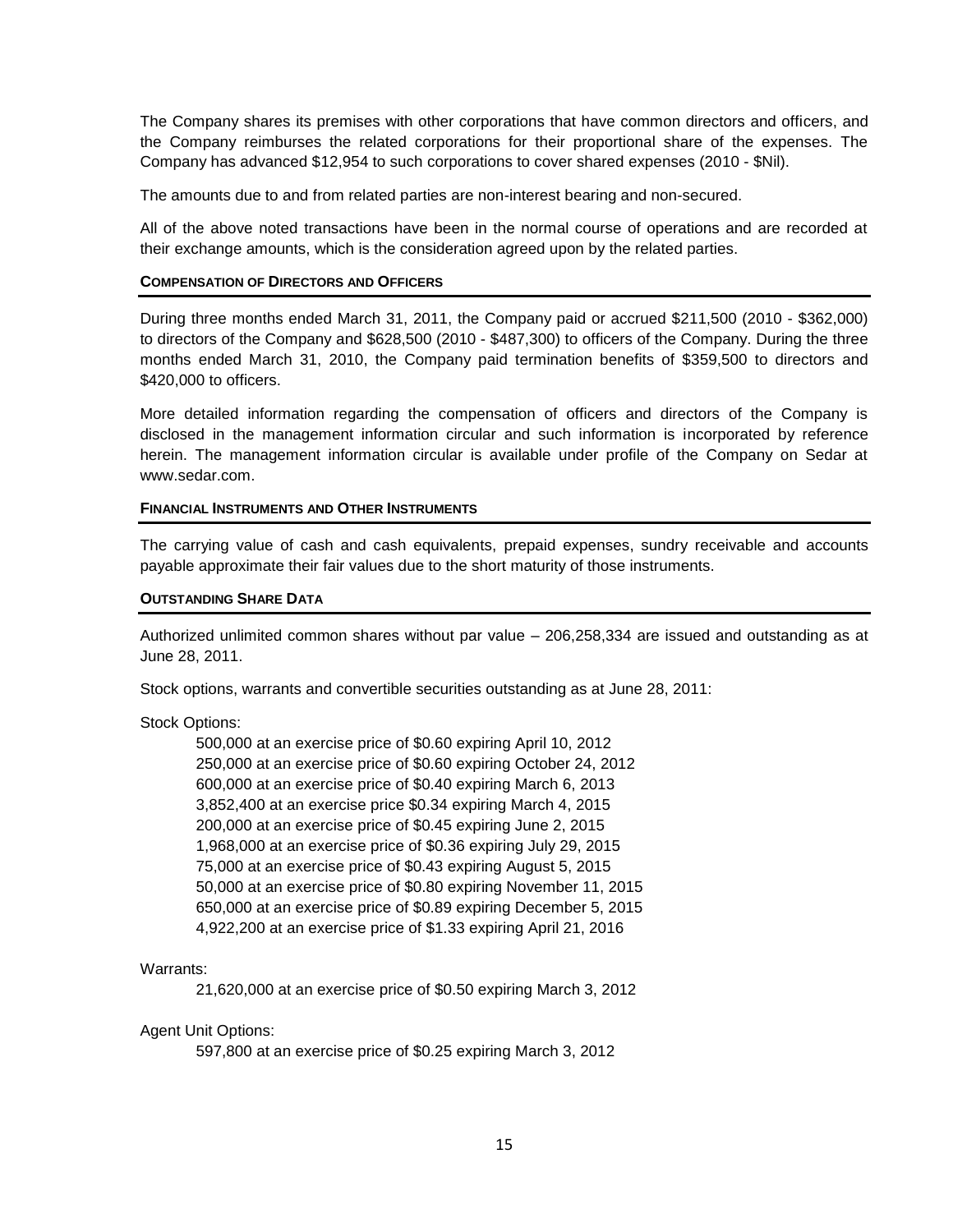### **SUBSEQUENT EVENTS**

Subsequent to March 31, 2011, 884,000 options, 6,102,000 warrants and 300,000 agent unit options were exercised for gross proceeds of \$2,269,480. The Company had 210,000 warrants exercisable at \$0.20 and 162,500 warrants exercisable at \$0.30 expire. The Company also issued 4,922,200 options to officers, directors and consultants of the Company. The options are exercisable at \$1.33 per option and expire on April 21, 2016. The options vest immediately subject to a four month hold period.

### **RISKS AND UNCERTAINTIES**

The operations of the Company are speculative due to the high-risk nature of its business, which are the acquisition, financing, exploration and development of mining properties. These risk factors could materially affect the Company's future operating results and could cause actual events to differ materially from those described in forward–looking information relating to the Company.

### *Nature of Mining, Mineral Exploration and Development Projects*

Mineral exploration is highly speculative in nature. There is no assurance that exploration efforts will be successful. Even when mineralization is discovered, it may take several years until production is possible, during which time the economic feasibility of production may change. Substantial expenditures are required to establish Measured, Indicated and Inferred Minerals Resources through drilling. Upon completion of a Feasibility Study – with an accompanying economic analysis - Proven and Probable Mineral Reserves may be estimated. Because of these uncertainties, no assurance can be given that exploration programs will result in the establishment or expansion of mineral resources or mineral reserves. There is no certainty that the expenditures made towards the search and evaluation of mineral deposits will result in discoveries or development of commercial quantities of ore.

Development projects have no operating history upon which to base estimates of future capital and operating costs. For development projects, mineral resource estimates and estimates of operating costs are, to a large extent, based upon the interpretation of geologic data obtained from drill holes and other sampling techniques, and feasibility studies, which derive estimates of capital and operating costs based upon anticipated tonnage and grades of ore to be mined and processed, ground conditions, the configuration of the ore body, expected recovery rates of minerals from ore, estimated operating costs, and other factors. As a result, actual production, cash operating costs and economic returns could differ significantly from those estimated. It is not unusual for new mining operations to experience problems during the start-up phase, and delays in the commencement of production often can occur.

### *Mineral Resource Estimates May be Inaccurate*

There are numerous uncertainties inherent in estimating mineral resources, including many factors beyond the control of the Corporation. Such estimates are a subjective process, and the accuracy of any mineral resource estimate is a function of the quantity and quality of available data and of the assumptions made and judgments used in engineering and geological interpretation. These amounts are estimates only and the actual level of recovery of minerals from such deposits may be different. Differences between management's assumptions, including economic assumptions such as metal prices, market conditions and actual events could have a material adverse effect on the Corporation's mineral resource estimates, financial position and results of operations.

### *No Revenues*

To date, the Corporation has not recorded any revenues from operations nor has the Corporation commenced commercial production on any property. There can be no assurance that significant losses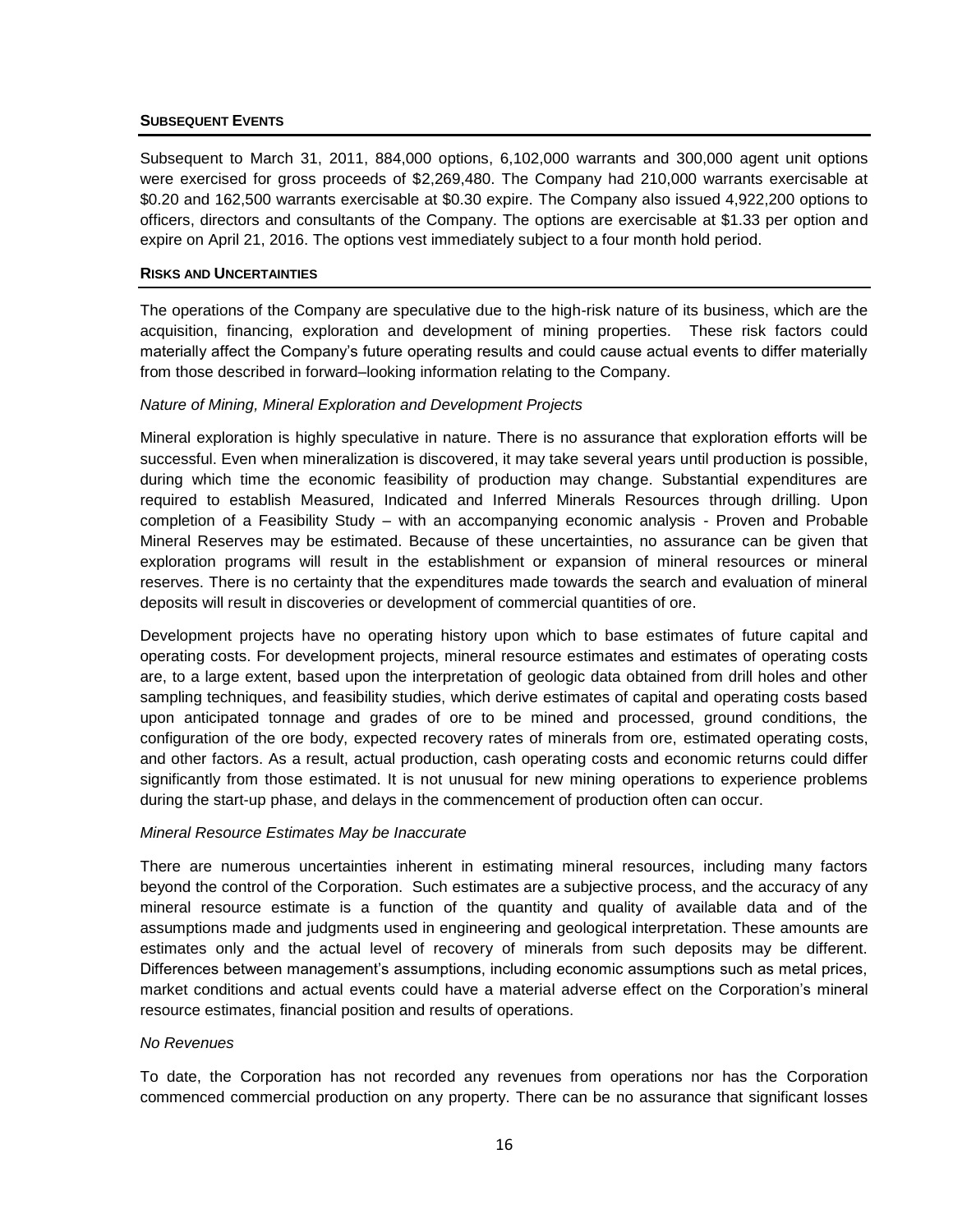will not occur in the near future or that the Corporation will be profitable in the future. The Corporation's operating expenses and capital expenditures may increase in relation to the engagement of consultants, personnel and equipment associated with the continued exploration and future development of the Corporation's properties. The Corporation expects to continue to incur losses unless and until such time as it enters into commercial production and generates sufficient revenues to fund its continuing operations. The development of the Corporation's properties will continue to require the commitment of substantial mineral resources. There can be no assurance that the Corporation will continue as a going concern, generate any revenues or achieve profitability.

### *Liquidity Concerns and Future Financings*

The Corporation will require significant capital and operating expenditures in connection with the development of the Volta Grande Gold Project. There can be no assurance that the Corporation will be successful in obtaining the required financing as and when needed. Volatile markets may make it difficult or impossible for the Corporation to obtain debt or equity financing on favourable terms, if at all. Failure to obtain additional financing on a timely basis may cause the Corporation to postpone or slow down its development plans, forfeit rights in some or all of the Corporation's properties or reduce or terminate some or all of its activities. In the event that the Corporation completes an equity financing at or near to current trading prices of its common shares, such financing could be extremely dilutive to current shareholders who invested in the Corporation at higher share prices.

## *Mineral Commodity Prices*

The ability of the Corporation to fund its activities and, if it becomes a producing mineral Corporation, the profitability of the Corporation's operations will be dependent upon the market price of mineral commodities. Mineral prices fluctuate widely and are affected by numerous factors beyond the control of the Corporation. The level of interest rates, the rate of inflation, the world supply of mineral commodities and the stability of exchange rates can all cause significant fluctuations in prices. Such external economic factors are in turn influenced by changes in international investment patterns, monetary systems and political developments. The price of mineral commodities has fluctuated widely in recent years, and future price declines could cause commercial production to be impracticable, thereby having a material adverse effect on the Corporation's business, financial condition and result of operations.

# *Foreign Exchange*

Gold is sold in United States dollars thus the Corporation is subject to foreign exchange risks relating to the relative value of the Canadian dollar and Brazilian real as compared to the United States dollar. To the extent that the Corporation generates revenues upon reaching the production stage on its properties, it will be subject to foreign exchange risks as revenues will be received in United States dollars while operating and capital costs will be incurred primarily in Canadian dollars and Brazilian reais. A decline in the United States dollar would result in a decrease in the real value of the Corporation's revenues and adversely affect the Corporation's financial performance.

### *Licences and Permits, Laws and Regulations*

The Corporation's exploration and development activities, including mine, road, rail and port facilities, require permits and approvals from various government authorities, and are subject to extensive federal, provincial and local laws and regulations governing prospecting, development, production, transportation, exports, taxes, labour standards, occupational health and safety, mine safety and other matters. Such laws and regulations are subject to change, can become more stringent and compliance can therefore become more time consuming and costly. In addition, the Corporation may be required to compensate those suffering loss or damage by reason of its activities. The Corporation will be required to obtain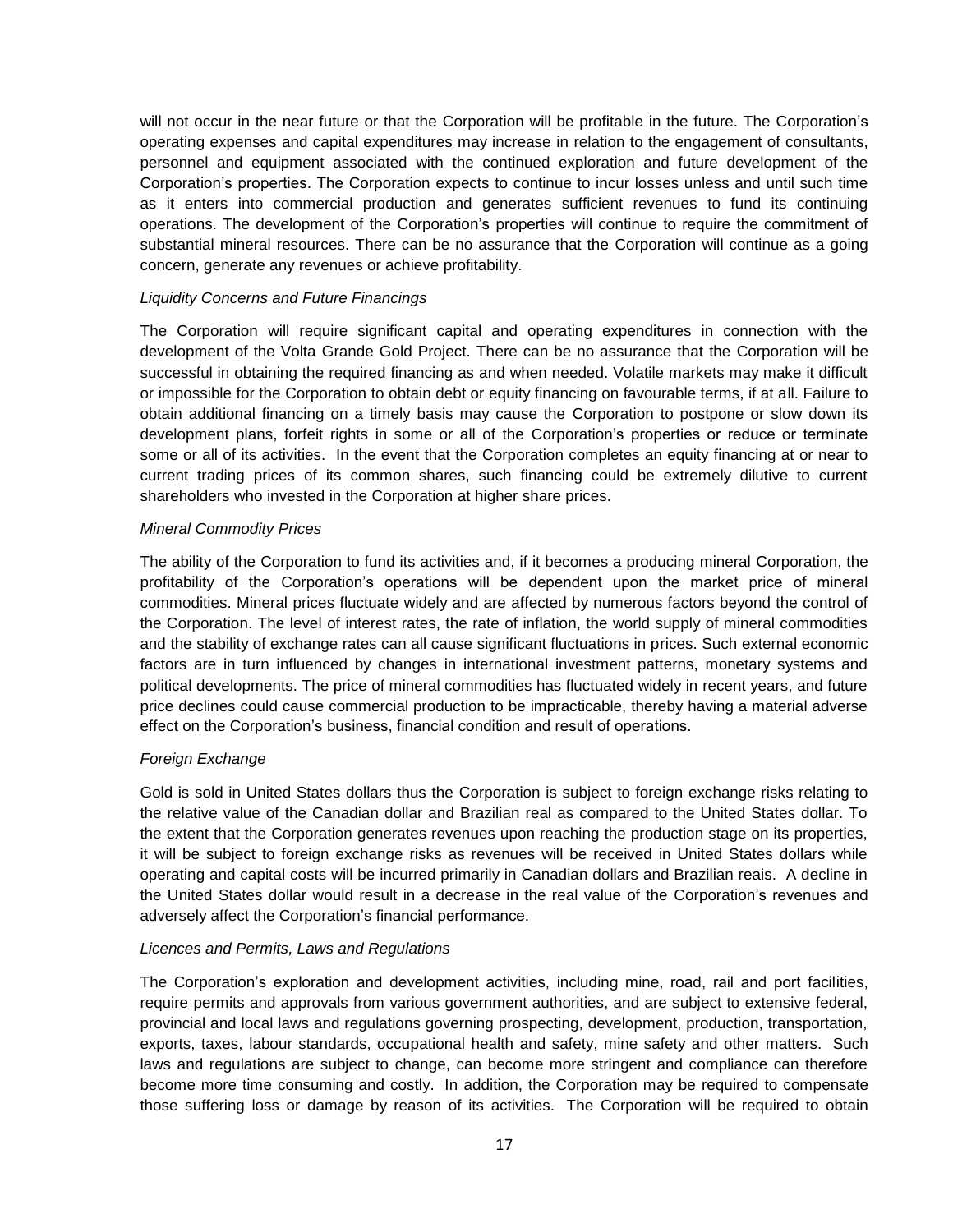additional licences and permits from various governmental authorities to continue and expand its exploration and development activities. There can be no assurance that the Corporation will be able to maintain or obtain all necessary licences, permits and approvals that may be required to explore and develop its properties, commence construction or operation of mining facilities.

### *Environmental*

The Corporation's activities are subject to extensive federal, provincial and local laws and regulations governing environmental protection and employee health and safety. Environmental legislation is evolving in a manner that is creating stricter standards, while enforcement, fines and penalties for non-compliance are more stringent. The cost of compliance with changes in governmental regulations has the potential to reduce the profitability of operations. Furthermore, any failure to comply fully with all applicable laws and regulations could have significant adverse effects on the Corporation, including the suspension or cessation of operations.

## *Title to Properties*

The acquisition of title to mineral resource properties is a very detailed and time-consuming process. The Corporation holds its interest in its properties indirectly through exploration permits and exploration applications. Title to, and the area of, the permits may be disputed or applications may lapse. There is no guarantee that such title will not be challenged or impaired. There may be challenges to the title of the properties in which the Corporation may have an interest, which, if successful, could result in the loss or reduction of the Corporation's interest in the properties. There are garimpeiros operating within the Corporation's property, and there may be issues and difficulties that could arise, including title disputes and the risk of the garimpeiros encroaching onto active areas of the Volta Grande Project.

## *Uninsured Risks*

The Corporation maintains insurance to cover normal business risks. In the course of exploration and development of mineral properties, certain risks and, in particular, unexpected or unusual geological operating conditions including explosions, rock bursts, cave-ins, fire and other natural disasters may occur. It is not always possible to fully insure against such risks as a result of high premiums or other reasons. Should such liabilities arise, they could reduce or eliminate any future profitability and result in increasing costs and a decline in the value of the Common Shares.

### *Competition*

The Corporation competes with many other mining companies that have substantially greater mineral resources than the Corporation. Such competition may result in the Corporation being unable to acquire desired properties, recruit or retain qualified employees or acquire the capital necessary to fund the Corporation's operations and develop its properties. The Corporation's inability to compete with other mining companies for these mineral resources could have a material adverse effect on the Corporation's results of operations and business.

### *Dependence on Outside Parties*

The Corporation has relied upon consultants, engineers and others and intends to rely on these parties for exploration, drilling, and local expertise. Substantial expenditures are required to establish mineral reserves through drilling, to carry out environmental and social impact assessments, to develop metallurgical processes to extract the metal from the ore and, in the case of new properties, to develop the exploration and plant infrastructure at any particular site. If such parties' work is deficient or negligent or is not completed in a timely manner, it could have a material adverse effect on the Corporation.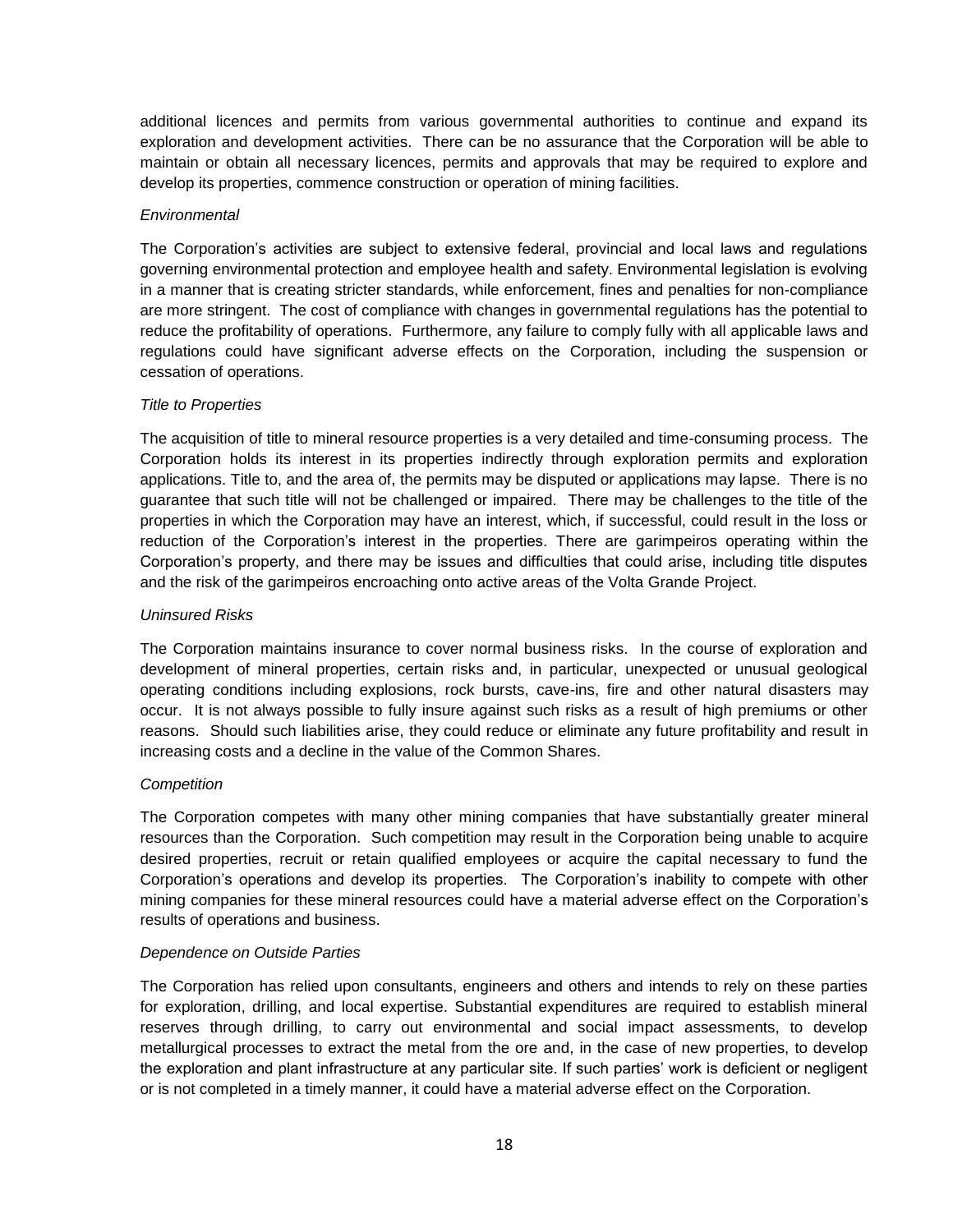### *Dependence on Key Personnel*

Belo Sun is reliant on key personnel it has employed or engaged. Loss of such personnel may have a material adverse impact on the performance of the Corporation. In addition, the recruiting of qualified personnel is critical to the Corporation's success. As Belo Sun's business grows, it will require additional key financial, administrative, mining, marketing and public relations personnel as well as additional staff for operations.

## *Dependence on Qualified Personnel*

Recruiting and retaining qualified personnel in the future is critical to the Corporation's success. As the Corporation develops its Volta Grande Gold Project toward commercial production, the need for skilled labour will increase. The number of persons skilled in the exploration and development of mining properties in Brazil is limited and competition for this workforce is intense. The development of the Volta Grande Gold Project and other initiatives of the Corporation may be significantly delayed or otherwise adversely affected if the Corporation cannot recruit and retain qualified personnel as and when required.

## *Litigation*

Belo Sun has entered into legal binding agreements with various third parties on a consulting and partnership basis. The interpretation of the rights and obligations that arise from such agreements is open to interpretation and Belo Sun may disagree with the position taken by the various other parties resulting in a dispute that could potentially initiate litigation and cause Belo Sun to incur legal costs in the future. Given the speculative and unpredictable nature of litigation, the outcome of any such disputes could have a material adverse effect on Belo Sun.

# *Availability of Reasonably Priced Raw Materials and Mining Equipment*

The Corporation will require a variety of raw materials in its business as well as a wide variety of mining equipment. To the extent these materials or equipment are unavailable or available only at significantly increased prices, the Corporation's production and financial performance could be adversely impacted.

### *Share Price Fluctuations*

The market price of securities of many companies, particularly development stage companies, experience wide fluctuations in price that are not necessarily related to the operating performance, underlying asset values or prospects of such companies. There can be no assurance that fluctuations in the Corporation's share price will not occur.

### *Conflicts of Interest*

Certain of the Corporation's directors and officers serve or may agree to serve as directors or officers of other companies and, to the extent that such other companies may participate in ventures in which the Corporation may participate, the directors of the Corporation may have a conflict of interest in negotiating and concluding terms respecting such participation.

# *Foreign Operations*

At present, the operations of Belo Sun are located in Brazil. As a result, the operations of the Corporation are exposed to various levels of political, economic and other risks and uncertainties associated with operating in foreign jurisdiction. These risks and uncertainties include, but are not limited to, currency exchange rates; price controls; import or export controls; currency remittance; high rates of inflation;